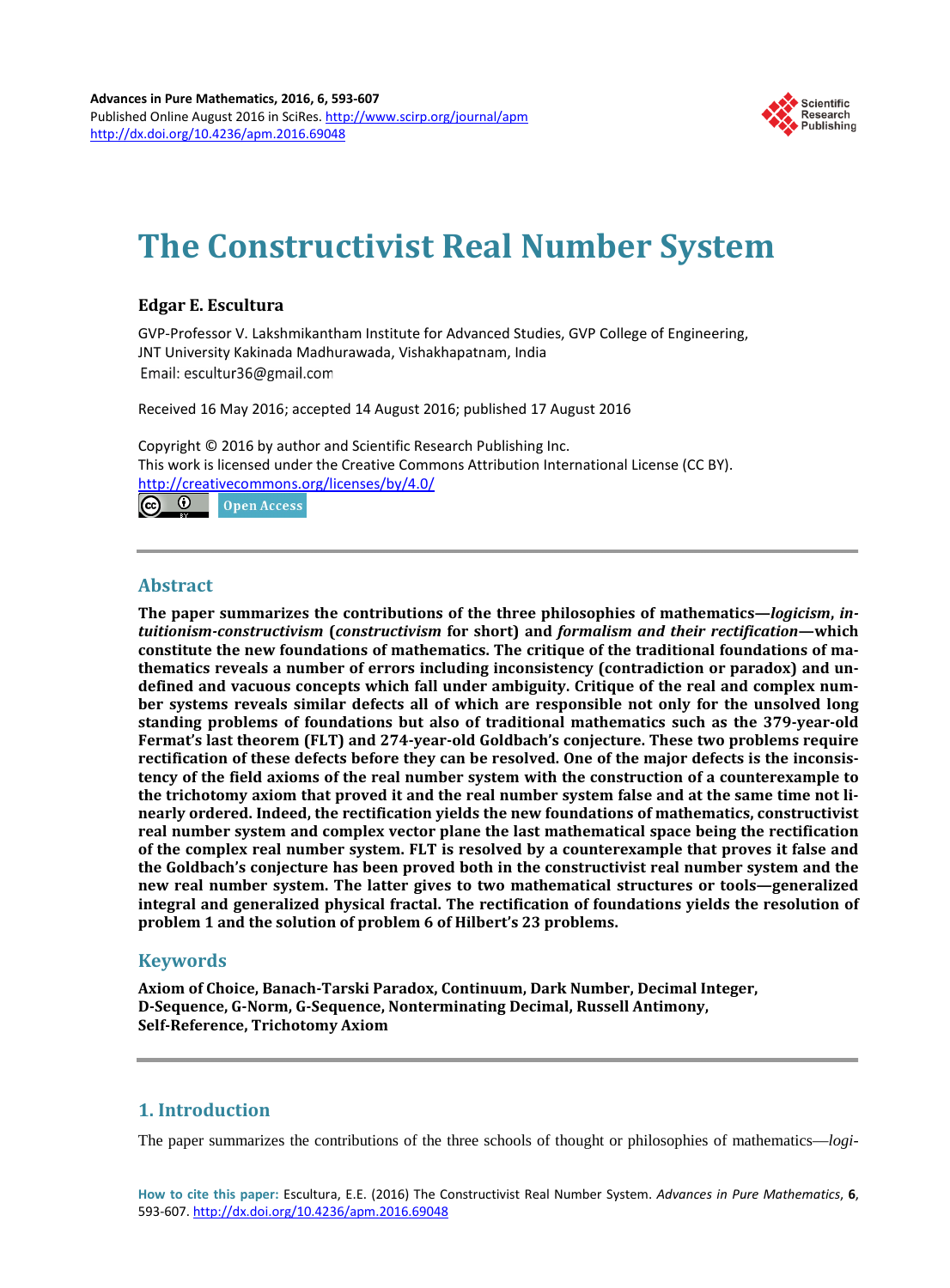*cism* [\[1\],](#page-11-0) *intuitionism-constructivism* (constructivism for short) [\[2\]](#page-11-1) and *formalism* [\[3\]](#page-11-2) and their rectification that constitute the new foundations of mathematics [\[4\].](#page-11-3) Their critique-rectification undertaken in [\[4\]](#page-11-3) including the critique-rectification of the real number system [\[5\]](#page-12-0) summarized below is the main contribution of [\[4\].](#page-11-3) The main contribution of logicism is the discovery of the Russell Antimony [\[6\]](#page-12-1) and that of intuitionism the rejection of the indirect proof as a case of self-reference [\[4\]](#page-11-3) [\[7\].](#page-12-2) L. E. J. Brouwer's requirement not only that every concept and conclusion of a theorem are not vacuous (*i.e.*, they exist) but also constructible or demonstrable advanced intuitionism to the philosophy of constructivism [\[8\]](#page-12-3) [\[9\].](#page-12-4) Mathematics made another major advance when David Hilbert discovered a century ago that the concepts of individual thought being inaccessible to others are ambiguous and required that mathematical concepts be objects in the real world called *concepts* such as words, symbols, numerals, figures and chess pieces subject to consistent basic premises or axioms which gave rise to the philosophy of formalism [\[3\].](#page-11-2) This resolves the problem with the equation  $1 = 0.99 \cdot \cdot \cdot$ , which is wrong and akin to the statement apple = orange, since 1 and 0.99 $\cdot\cdot\cdot$  are distinct objects. The problem is resolved by defining "=" as the relation "the same as". Then  $1 \neq 0.99$ " and "=" is an equivalence relation and therefore satisfies the identity, reflexivity and transitivity properties which need not be taken as axioms.

Until today, mathematicians have not grasped the significance of Hilbert's discovery to the extent that all textbooks in mathematics assume  $1 = 0.99 \cdots$  When this issue was raised in internet forums in 1997, especially, SciMath, it sparked a howl of protest and controversy with a whisk of name calling that lasted over a decade and spilled over into many websites.

# **2. Critique-Rectification of Traditional Mathematics**

The full critique-rectification of traditional mathematics and its foundations done in [\[4\]](#page-11-3) completes the construction of the new mathematics and its foundations started by Hilbert. While he required the concepts of a mathematical system or space to be subject to consistent *axioms* or basic premises to avoid contradiction or paradox he still left a big hole in mathematics with admission of ambiguity, e.g., undefined and vacuous concepts, and retention of the indirect proof which has been rejected by constructivism for compelling reason. We complete the rectification by rejecting the indirect proof once again and requiring that every concept be defined by the axioms and their properties and behavior be derived from or supported by them.

One of the field axioms of the real number system  $[10]$ , the trichotomy axiom, is false according to the following counterexample [\[5\]:](#page-12-0)

Given two rationals x, y we can tell if  $x < y$  or  $x > y$ . Even then, we cannot line up all the rationals on the real line under the ordering  $\lt$  due to the ambiguity of the infinite number of rationals between any two given rationals and this is due to the ambiguity of the concept infinity. However, we can proceed with the following scenario: start with a certain rational interval [*A*, *B*] with  $A < C < B$ , and find a nested sequence of rational intervals [ $A_n$ , *B<sub>n</sub>*], with  $A < A_n < C < B_n < B$ , for each  $n = 1, 2, 3, \dots, n$ . At each stage, we want to make sure that

$$
A_n < C - 10^{-n}
$$
,  $B_n > C + 10^{-n}$ , and  $[A_n, B_n] \subset [A_{n-1}, B_{n-1}] \subset [A, B]$ .

Since the nonterminating decimal *C* is defined to be the limit of a sequence of rationals (from the left and from the right), we can choose the end points  $A_n$ ,  $B_n$ , of intervals  $[A_n, B_n]$  as members of two sequences  $\{A_n\}$ , {*Bn*} where {*An*} is a monotonic increasing sequence and {*Bn*} a monotonic decreasing sequence of rationalssatisfying  $A \le A_1 \le A_2 \le \cdots \le A_n < C < B_n \le \cdots \le B_2 \le B_1 \le B$ , and for each *n*,  $C - A_n \ge 10^{-n}$  and  $B_n - C \ge 10^{-n}$ . This process can be continued as long as we are able to identify  $A_n$ ,  $B_n$  to be such that  $A_n < C < B_n$ , *i.e.* as far as we know the decimal representation of *C* with its n decimal digits. It cannot be taken further since we are unable to find  $A_{n+1}$ ,  $B_{n+1}$  with error of  $10^{-(n+1)}$  and establish  $A_{n+1} < C < B_{n+1}$ , with *C* being known only to n places. No matter how large the number n is, we still have the disadvantage of not getting the next interval  $[A_{n+1}, B_{n+1}].$ Consequently, we have to acknowledge the inherent trouble involved with understanding and dealing with nonterminating decimals and with the concept of infinity. This example shows that the real number system has no ordering under the relation < and the trichotomy axiom which says, given two real numbers *x*, *y*, only one of the following holds:  $x < y$ ,  $x = y$ ,  $x > y$ , is unverifiable.

The counterexample says that the real number system is not linearly ordered by the relation "<" and collapses traditional calculus. We summarize the requirements for error-, ambiguity- and contradiction-free mathematical space; the sources of these defects are laid out in [\[4\].](#page-11-3)

1) Every concept is defined by the axioms. Although undefined concepts may be introduced initially in the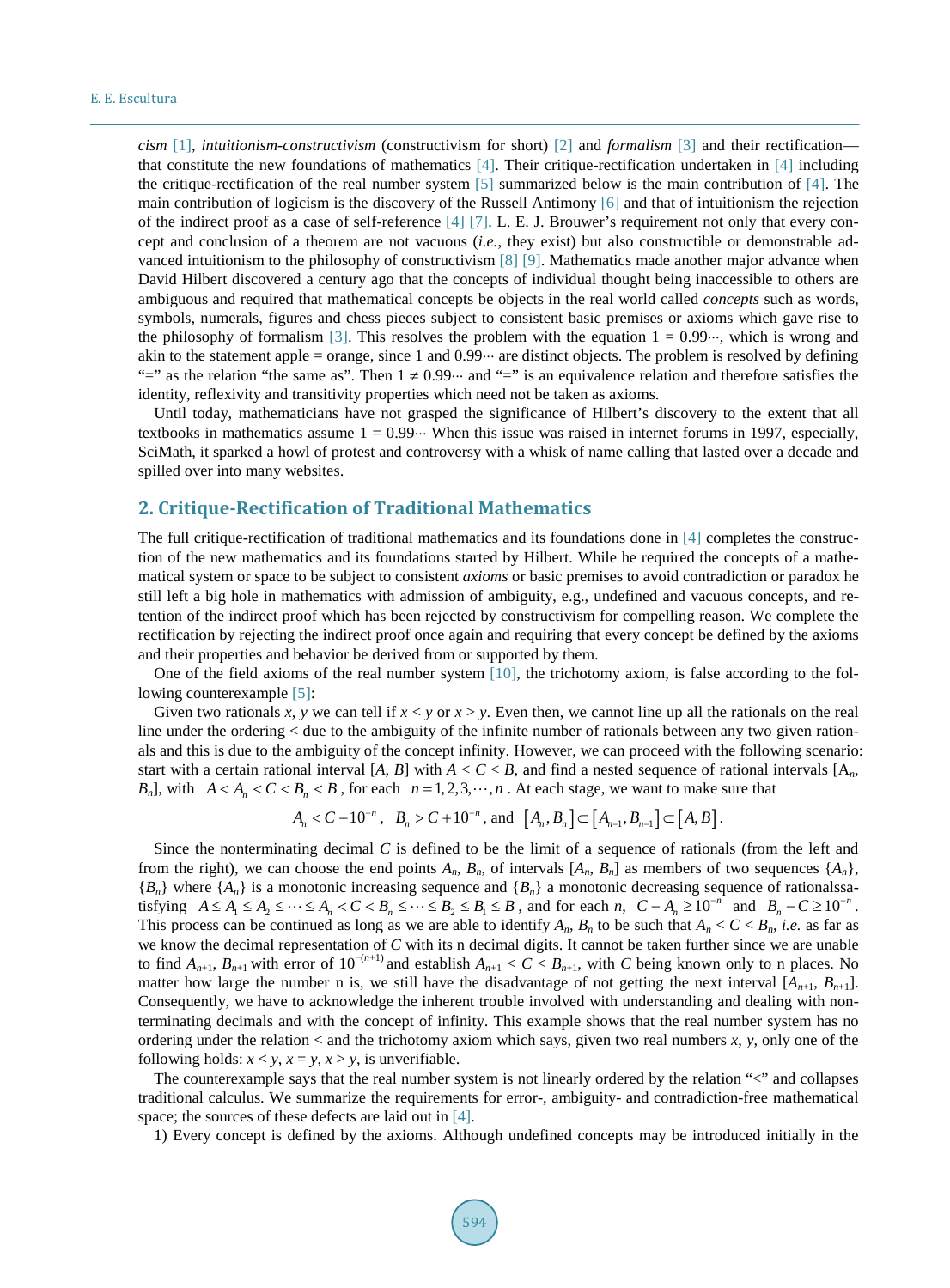construction of a mathematical space the choice of the axioms is not complete until every concept is defined. While the choice of axioms is arbitrary depending on what the mathematical space is intended for, once chosen the mathematical space becomes deductive, *i.e.*, *every theorem follows from the axioms*.

2) Avoidance of vacuous concept such as, root of the equation  $x^2 + 1 = 0$ , denoted by  $i = \sqrt{-1}$  which yields the contradiction,  $i = \sqrt{-1} = \sqrt{1/4} = 1/i = -i$ , from which follows 1 = 0 and *I* = 0. The concept *i* is vacuous because the above equation has no root. Ill-defined concepts are vacuous.

3) Avoidance of infinity that cannot be contained by replacing its traditional definition with the concept *inexhaustibility* as its essential property so that an infinite set cannot be contained in a finite set and if one tries to put its elements in a finite set some element will be left out at every step. This property of infinite set invalidates the axiom of choice when applied to infinite set [\[10\]](#page-12-5) [\[11\].](#page-12-6) It makes the concept *irrational* as nonperiodic nonterminating decimal ambiguous, ill-defined since this property is not verifiable. The same argument collapses Cantor's diagonal method [\[12\].](#page-12-7) Set theory [\[13\]](#page-12-8) and the proof of the Banach-Tarski paradox are flawed [\[14\].](#page-12-9)

4) Avoidance of self-reference [\[4\],](#page-11-3) the source of the Russell paradoxes [\[15\]](#page-12-10) [\[16\]](#page-12-11) of which the most famous is the Russell antimony [\[6\].](#page-12-1) Russell's remedy for his paradoxes is his type theory [\[17\]](#page-12-12) that rejects them. The avoidance of self-reference collapses nondenumerable and non-measurable sets and the universal and power sets. They do not exist. The indirect proof is self-referent and is also rejected.

Requirement 1) invalidates proof of theorem involving concepts from two distinct mathematical spaces, e.g., Gödel's incompleteness theorems [\[18\].](#page-12-13) By rejecting the indirect proof which is self-referent and a contradiction, Fermat's last theorem (FLT) [\[19\]](#page-12-14) cannot be disproved except by a counterexample.

By meeting all the requirements of the new foundations of mathematics stipulated in [\[4\]](#page-11-3) and applying them to the reconstruction of the real number system we build a new mathematical space free of errors, ambiguity and contradiction (paradox) called the *constructivist real number system*.

The new methodology—qualitative mathematics—of the new mathematics is the mathematical or qualitative model of rational thought [\[20\]](#page-12-15) and mathematical component and tool of the new scientific methodology of science—*qualitative mathematics and modeling*—introduced in and the main contribution of [\[21\],](#page-12-16) that shifts the subject matter of science from the appearances of nature (natural phenomena) to nature itself and lifts traditional science to the new science [\[22\]](#page-12-17) articulated by the grand unified theory (GUT) [\[23\].](#page-12-18)

## **3. Critique of the Real Number System R and Its Foundations**

We continue the critique of mathematics beyond [\[4\]](#page-11-3) into the foundations of the real number system **R**, upon which most of traditional mathematics is anchored, to build the constructivist real number system **R**<sup>\*</sup>. As noted in [\[4\],](#page-11-3) Cantor's diagonal method [\[12\]](#page-12-7) failed to construct a nondenumerable set but succeeded only in generating a countably infinite set of cardinality  $\aleph_0$  and no other set of greater cardinality exists since the power set of a set does not. The real number system is presently defined by the field axioms [\[10\].](#page-12-5) Aside from having a number of undefined concepts, two of its axioms, the axiom of choice or its variant, the completeness axiom, and the trichotomy axiom are false.

## **4. The Constructivist Real Number System**

The first constructivist mathematical spaces are the modern calculus of variations, optimal control theory and functional analysis built on generalized curves and surfaces discovered and developed by L. C. Young in a series of papers that started in the 1930s [\[24\]](#page-12-19)[-\[28\]](#page-12-20) and concluded in the book, Lectures in the Calculus of Variations and Optimal Control Theory [\[29\]](#page-12-21) where the norm is the Young Measure [\[30\].](#page-12-22) This is the appropriate norm for the normed spaces considered by Young that make them consftructivist at the same time.

This paper, its extensions to other mathematical spaces [\[31\]-](#page-12-23)[\[39\]](#page-13-0) [\[41\]](#page-13-1) [\[48\],](#page-13-2) theoretical applications to the nat-ural sciences [\[20\]](#page-12-15) [\[23\]](#page-12-18) [\[40\]](#page-13-3) [\[42\]-](#page-13-4)[\[49\]](#page-13-5) and technological applications [\[50\]-](#page-13-6)[\[52\]](#page-13-7) are constructivist. The requirement of constructability of concepts and proofs of theorems makes it impossible to prove a negative proposition such as FLT deductively. It can only be proved by a counterexample.

## **4.1. The Axioms of R\***

We build the new real numbers as a constructivist mathematical space and simply call it the constructivist real number system  $\mathbb{R}^*$  subject to the requirements of the new foundations of mathematics [\[4\]](#page-11-3) and other requirements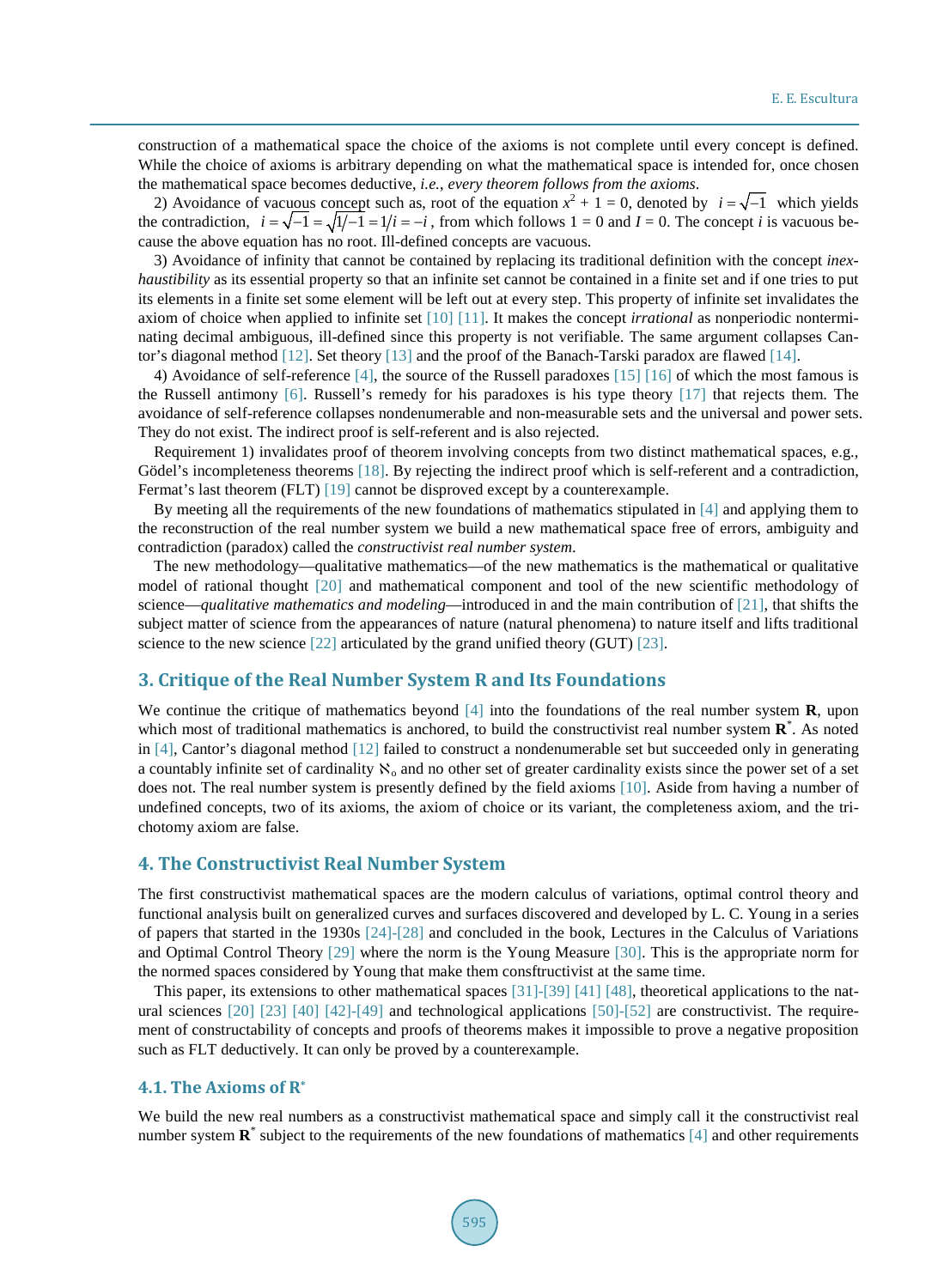that we have already identified. Moreover, to enhance clarity and simplicity we have defined the relation "=" to mean "the same as" or "equivalent to" which is an equivalence relation so that reflexivity, transitivity, commutativity, associativity and distributivity of multiplication with respect to addition are no longer axioms but follow from and are defined by the three axioms of **R**\* :

**Axiom 1. R**\* *contains the elements* 0, 1.

**Axiom 2.** *The addition table* (**[Figure](#page-3-0) 1**).

<span id="page-3-0"></span>**Axiom 3.** *The multiplication table* (**[Figure](#page-3-1) 2**)*.*

```
|+|0|1|2|3|4|5|6|7|8|9||0|0|1|2|3|4|5|6|7|8|9|11123456789223456799933456789|4|4|5|6|7|8|9||5|5|6|7|9|9||6|6|7|8|9|7789|8|8|9||9|9|
```
<span id="page-3-1"></span>**Figure 1.** The addition table.

```
\vert \times \vert 0 \vert 1 \vert 2 \vert 3 \vert 4 \vert 5 \vert 6 \vert 7 \vert 8 \vert 9 \vert|0|0|0|0|0|0|0|0|0|0|0|0|10123456789|2|0|2|4|6|8|30369|4|0|4|8||5|0|5||6|0|6||8|0|8||9|0|9|
```
**Figure 2.** The multiplication table.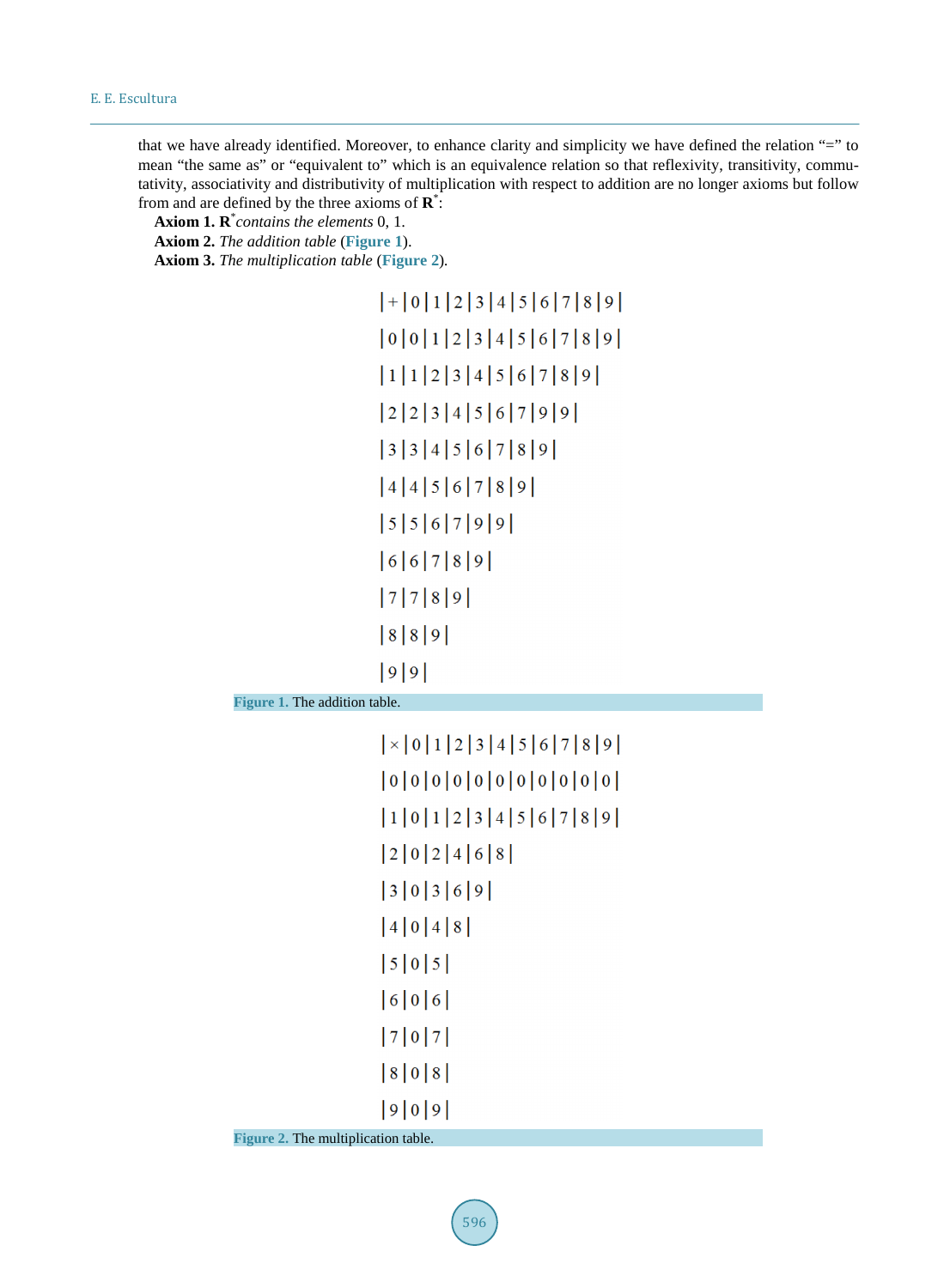Axiom 1 says  $0, 1 \in \mathbb{R}^*$ ; they are the additive and multiplicative identities defined by **[Figure](#page-3-1)** 1 and **Figure** 2 respectively, which are partial because the entries are digits that are sums or products of digits. Their extension to the full figures in the scientific notation or the metric system (Hindu Arabic or base 10 numerals) is quite familiar and will not concern us here. Given the updated definition of the relation "=", how do we interpret the equation,  $2 + 3 = 5$  where the left and right sides of the equation are different? It means that the image of the binary mapping  $f_{+}(2,3) = 2 + 3$  is 5 in accordance with the addition figure. Together with Axioms 1 and 2 are, indeed, axioms because they insure the existence of the integers, define addition and multiplication as binary operations on them and specify their properties. We first construct the digits or basic integers:  $2 = 1 + 1$ ,  $3 = 2 + 1$ ,  $4 = 3 + 1$ ,  $5 = 4 + 1$ ,  $6 = 5 + 1$ ,  $7 = 6 + 1$ ,  $8 = 7 + 1$ ,  $9 = 8 + 1$  which apply only to basic integers that are sums and products. The extension of the two binary operations beyond the digits is quite clear from the tables; can also be proved by mathematical induction. We define the base integer  $10 = 9 + 1$  and use the metric system of numeration or scientific notation for large and small numbers.

Since the figure define finite sums and products the laws of addition and multiplication of arithmetic as well as the laws of signs which follow from the automorphism between the positive and negative numbers can be verified from them and need not be taken as axioms. In either case, finite mathematical induction can be applied if needed. The system of Hindu-Arabic numerals quantitatively models the metric system of measurement; so does the scientific notation.

#### **4.2. The Inverses and Terminating Decimals**

The additive inverse of an integer *x*, denoted by  $-x$ , satisfies the equation,

$$
x + -x = 0 \tag{1}
$$

The prefix "−" is called the negative sign and "−*x*" is called "negative or additive inverse of *x*; when a decimal has no prefix it is understood that its prefix is "+" and the decimal is positive. The *difference* between integers *x* and *y*, denoted by *x*−*y*, is defined as *x* + −*y*. This operation called subtraction is the inverse of addition. It is clear that the additive inverse of the additive inverse of a decimal *x*, *i.e.*,  $-\alpha$  (this notation is confusing and we replace it by −(−*x*)) which is *x*. This notation is consistent with the distributivity of signs with respect to addition which can be checked from **[Figure](#page-3-0) 1**. The other rules of sign agree with the tables.

To avoid confusion, we may write the product of two integers *a* and *b* as *a*(*b*) or *ab*. The multiplicative inverse of a nonzero integer *x*, denoted by  $1/x$ , (called reciprocal of *x*) satisfies,

$$
x(1/x) = 1.\tag{2}
$$

Provided *x* does not have a prime factor other than 2 and 5. The quotient of two integers *x* and *y*, denoted by *x*/*y*, where *y* has no prime factor other than 2 and 5, is a number z that satisfies the equation,  $x = yz$ . Note that if *x*, *y* are relatively prime and the divisor has a prime factor other than 2 and 5 the quotient is not defined being a nonterminating decimal. Thus, only terminating decimals are defined in **R**. When the quotient of *x* by y is defined we denote it by *x*/*y*.

In scientific notation we write an integer *N* as follows:

$$
N = a_n a_{n-1} \cdots a_1 = a_n 10^n + a_{n-1} 10^{n-1} + \cdots + a_1
$$
\n(3)

where the  $a_j$ s,  $j = 1, 2, \dots, n$ , are digits. A terminating decimal in the metric system is written as follows:

$$
N.anan-1...a1bkbk-1...b1= an10n + an-110n-1 + ... + a1 + b1/10 + b2/102 + ... + bk/10k= an10n + an-110n-1 + ... + a1 + b1(0.1) + b2(0.1)2 + ... + bk(0.1)k.
$$
 (4)

where  $a_n a_{n-1} \cdots a_1$  is the integral part,  $b_1 b_2 \cdots b_k$  the decimal part which is well-defined since 10 has only the factors 2 and 5 and its reciprocal,  $1/10 = 0.1$ , is a terminating decimal. Thus, a terminating decimal is defined. If *x* and *y* are relatively prime, continued division will not yield a terminating decimal and the quotient is ill-defined. Therefore, we extend the real number system to include not only the nonterminating decimals but also its closure in a suitable norm that we will be introduced later.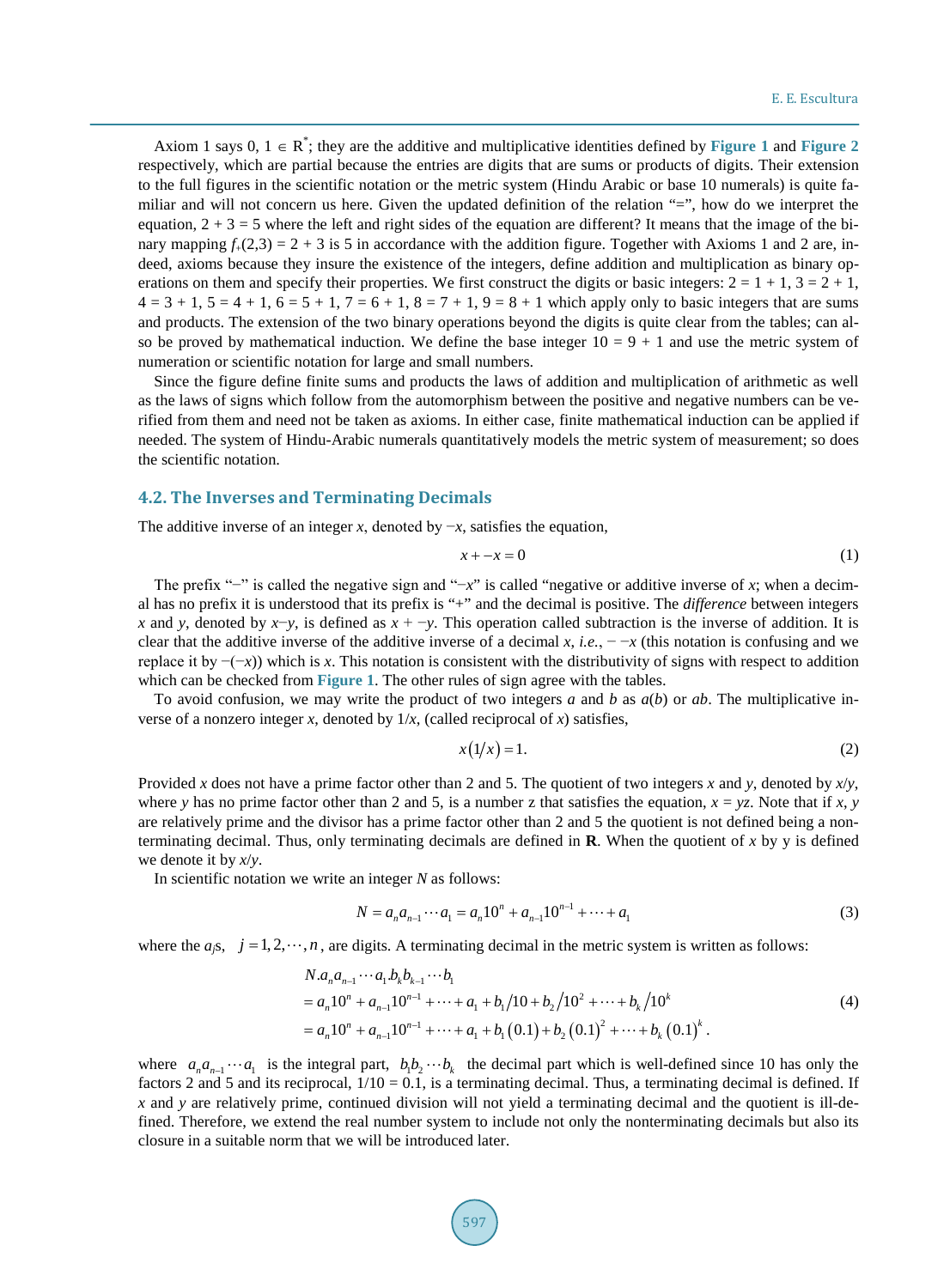## **4.3. The Nonterminating Decimals**

A sequence of terminating decimals of the form,

$$
N.a1, N.a1a2, \cdots, N.a1a2 \cdots an, \cdots,
$$
\n(5)

where *N* is a nonterminating decimal, is the g-limit (g-lim) of its nth g-term,

$$
N.a_1a_2\cdots a_n\cdots,\t\t(6)
$$

as  $n \to \infty$ . This is called the g-nom of the nonterminating decimal (6); thus, the g-norm of a nonterminating decimal is the decimal itself. This, a nonterminating decimal has been defined for the first time and **R**\* and every digit is computable. For example, the digits of  $\pi$  can be computed from its infinite series expansion [\[53\].](#page-13-8) A decimal is normal if every digit is chosen from the digits at random. The g-limit of (5) is the nonterminating decimal (6) provided the nth digits are not all 0 beyond the index *n*. In this case, we say that the g-sequence (5) converges to the nonterminating decimal (6) in the g-norm. Otherwise, (6) is terminating. A decimal consists of the integral part, the integer left of the decimal point, and the decimal part, the sequence of digits right of the decimal point.

We formally define an *integer* as the integral part of adecimal. The concept is no longer vacuous in **R**\* since the decimals have been completely defined. The field axioms of **R** and Peano's axioms [\[54\]](#page-13-9) do not adequately define the natural numbers  $\aleph$  [\[4\]](#page-11-3) but since they are isomorphic to the integers under the mapping  $N \to N.00 \cdots$ , *N* integer, they are also integers in the sense of Ito [\[56\].](#page-13-10) (Special problems for undergrads are possible. For instance, an undergrad may study properties of a normal decimal).

In **R** the rationals coincide with the terminating decimals which are periodic. Since being nonterminating nonperiodic is not verifiable, the concept nonterminating nonperiodic decimal is vacuous and does not exist. Therefore, this concept is ill-defined, ambiguous. There are special nonterminating decimals which can be computed aside from  $\pi$  such as the natural logarithmic base *e* which can be computed from their series expansions; likewise, radicals can be computed [\[55\].](#page-13-11) 

The nth g-term of a nonterminating decimal repeats every preceding g-term so that if finite initial g-terms are deleted the g-terms and g-limit of the remaining g sequence are unaltered. Thus, a nonterminating decimal has many g-sequences belonging to the equivalence class of its g-limits.

Since addition and multiplication and their inverse operations, subtraction and division, are defined only on terminating decimals computing a nonterminating decimal can only approximate it by the nth g-term (*n*-truncation) of g-term. The same approximation holds for the difference, product and quotient (if defined). Computation involving terminating decimals alone is exact unless the result is nonterminating. This scheme holds for any combination of binary operations. Thus, we have retained standard computation but avoided the ambiguity and contradictions of the real number system the only difference being that every concept is defined in **R**\* . We have also avoided vacuous approximation because nonterminating decimals are g-limits of their g-sequences which exist and belong to **R**\* . Moreover, we have contained the ambiguity of nonterminating decimals by approximating them by their nth g-terms. This is an example of containment of ambiguity which is admissible in a mathematical space. In fact, containment of ambiguity is a standard technique in approximation theory. Converting an ordinary sequence to a g-sequence is obvious.

As we raise *n* in (6), the tail digits of the nth g-term of any decimal recedes to the right indefinitely, *i.e.*, it becomes steadily smaller until it is unidentifiable from the tail digits of the rest of the decimals. Although it tends to 0 in the standard norm it never reaches 0 in the g-norm since the tail digits are never all equal to 0; it is also not a decimal since the digits are not fixed nor is it a real number. It is a set-valued number belonging to **R**\* called algebraic continuum (*continuum* for short) denoted by  $d^*$ ; it is distinct from the topological continuum defined in terms of open sets.  $\mathbf{R}^*$  is an extension of  $\mathbf{R}$  (the terminating decimals) so that every real number is an element of  $\mathbf{R}^*$ . The continuum  $d^*$  is a special element of  $\mathbf{R}^*$  not belonging to  $\mathbf{R}$ .

We introduce the general exponent and exponential (base e) where the exponent is allowed to take values along nonterminating decimals. Again, the exponent is the g-limit of the g-sequence of terminating decimals so that it is approximated by the nth g-sequence at desired error just as a non-terminating decimal is approximated. For example, if *a* is a number,  $e^a = e^{g-\lim x}$ , as  $x \to a$ .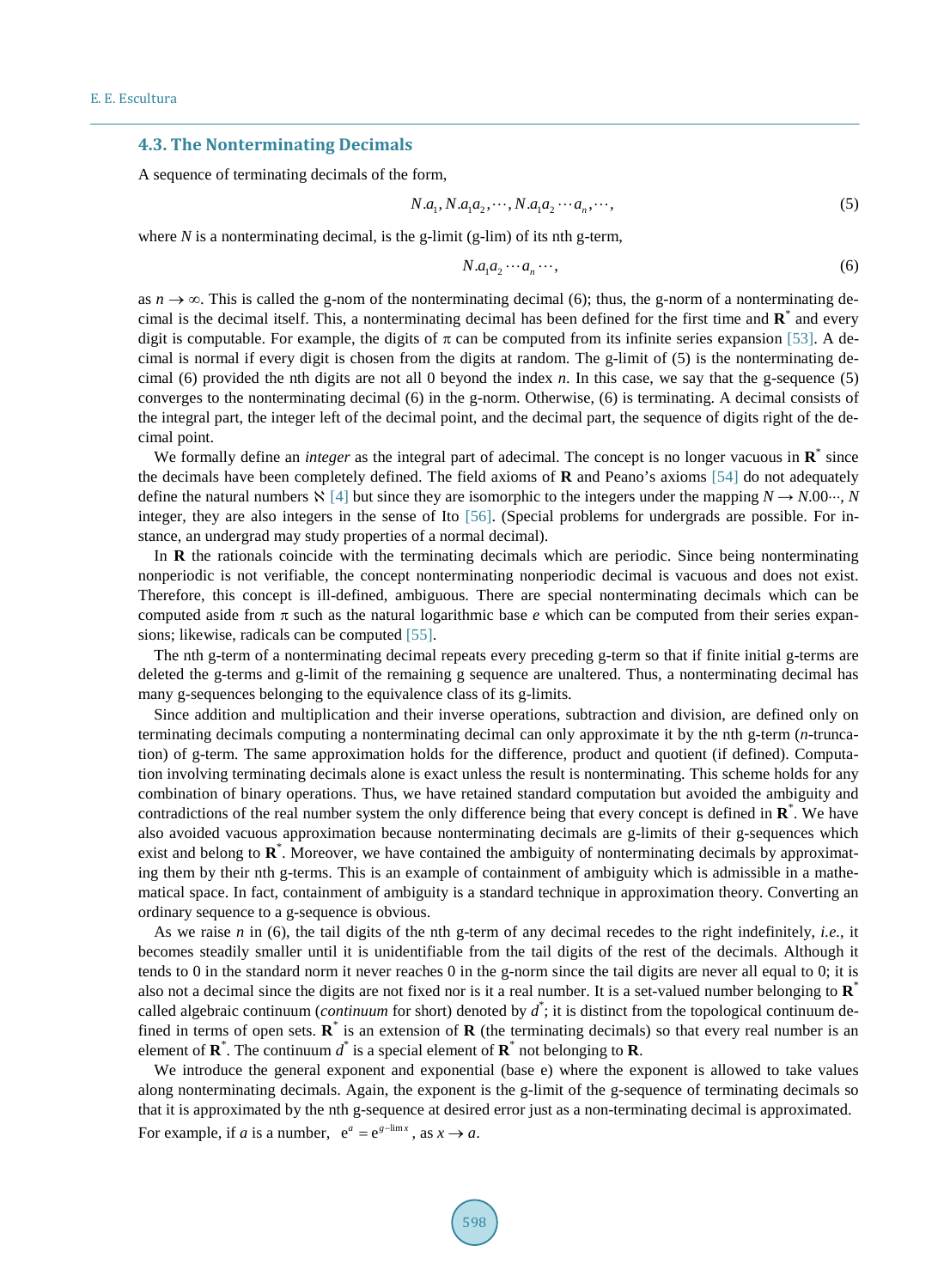### **4.4. The Dark Number** *d***\***

Consider the sequence of decimals.

$$
(\delta)^{n} a_{0} a_{1} \cdots a_{k}, \ n = 1, 2, \cdots, \ k = 0, 1, \cdots, 9,
$$
 (7)

where  $\delta$  is any of the decimals, 0.1, 0.2, 0.3,  $\cdots$ , 0.9,  $a_1$ ,  $\cdots$ ,  $a_k$ , and the digits are not all 0 simultaneously. We call the nonstandard sequence (7) d-sequence and its nth term the nth d-term. For fixed combination of  $\delta$  and the *a<sub>i</sub>s*,  $j = 1, \dots, k$ , in (7) the nth d-term is a terminating decimal and as *n* increases indefinitely it traces the tail digits of some nonterminating decimal and becomes smaller and smaller until it is indistinguishable from the tail digits of the other decimals. As  $n \to \infty$  the nth d-term recedes to the right and tends to some number *d*, its d-limit in the d-norm, which is never 0 (since the *aj*s are not simultaneously 0 and each d-term is not 0). Clearly the d-limit of (7) for all choices of the  $a_j s$ ,  $j = 1, \dots, k$ , is the continuum  $d^*$  and every element of  $d^*$ , which is the d-limit of (7) for fixed  $\delta$  and  $a_i$ , is indistinguishable from the rest of the d-limits of (7) for all the other choices of  $\delta$  and  $a_i$ s. The continuum *d*\* is countably infinite since any countably infinite set of sequences is countably infinite (We can generalize this to the statement: *the countable union of countably infinite set is a countably infinite set*). Thus, *d*\* is set-valued and a continuum (negation of discrete) of dark numbers and the decimals are joined by the continuum *d*\* at their tails. Thus, the set of decimals is a continuum, countably infinite and discrete and the terminating decimals, the real numbers, are embedded in it. While the nth d-term of (7) becomes smaller and smaller with indefinitely increasing *n* it is greater than 0 no matter how large *n* is so that if *x* is a decimal,  $0 < d$  $\langle x, y \rangle$  is an equation, function or proposition is satisfied by every dark number d we may substitute  $\hat{d}$  for it so that we can write  $0 < d^* < x$  in the above inequality. Both the decimals and  $d^*$  being countably infinite have cardinality  $\aleph_0$  and no other set of numbers has greater cardinality according to [\[4\].](#page-11-3) Cantor's diagonal method proves neither the existence of nondenumerable set nor that of a continuum; it proves only the existence of countably infinite set, *i.e.*, the set of off-diagonal elements consisting of countable union of countably infinite sets which is countably infinite. The off-diagonal elements are even ill-defined since we know nothing about their digits.

Like a nonterminating decimal, an element of  $d^*$  is unaltered if finite d-terms are altered or deleted from its d-sequence. When  $\delta = 1$  and  $a_1 a_2 \cdots a_k = 1$  (7) is called the basic or principal d-sequence of  $d^*$ , its d-limit the principal element of  $d^*$ ; principal in the sense that all its d-sequences can be derived from it. Thus, the principal d-sequence of  $\hat{d}$  is,

$$
(0.1)n, n = 1, 2, \cdots,
$$
 (8)

obtained from the iterated difference,

$$
N - (N - 1) \cdot 9 = 1 - 0 \cdot 9 \cdots = 0 \tag{9}
$$

excess remainder of 0.1;

 $0.1 - 0.09 = 0$ , excess remainder of 0.01;

 $0.01 - 0.009 = 0$ , excess remainder of  $0.001$ ; ...

Taking the g-limits of the extreme left side of (9) and recalling that the g-limit of a decimal is itself and denoting by  $d_p$  the d-limit of the principal d-sequence on the rightmost side we have,

$$
N - (N - 1) \cdot 99 \cdots = 1 - 0 \cdot 99 \cdots = d_p. \tag{10}
$$

Since all the elements of *d*\* share its properties then whenever we have a statement "an element d of *d*\* has property P" we may write "*d*\* has property P", meaning, this statement is true of every element of *d*\* . This applies to any equation involving an element of  $d^*$ . Therefore, we have,

$$
d^* = N - (N - 1) \cdot 99 \cdots = 1 - 0 \cdot 99. \tag{11}
$$

Like a decimal, we define  $d^*$  as the d-norm of  $d^*$ , *i.e.*, the d-norm of  $d^*$  is  $d^*$ . We state our findings:

**Theorem.** The d-limit of the indefinitely receding to the right nth d-terms of  $d^*$  is a continuum that coincides with the g-limits of the tail digits of the nonterminating decimals traced by them as the  $a<sub>j</sub>$ s vary along the digits.

If  $x < 1$  and a nonzero decimal, there is no difference between  $(0.1)^n$  and  $x(0.1)^n$  as they become indistinguishably small, *i.e.*, as *n* increases indefinitely. This is analogous to the sandwich theorem of calculus that says,  $\lim_{x \to 0}$  lim(*x*/*six*) = 1, as  $x \to 0$  [\[57\].](#page-13-12) In our case, if  $0 < x < 1$ ,  $0 < x(0.1)^n < (0.1)^n$  and both extremes tend to 0 so must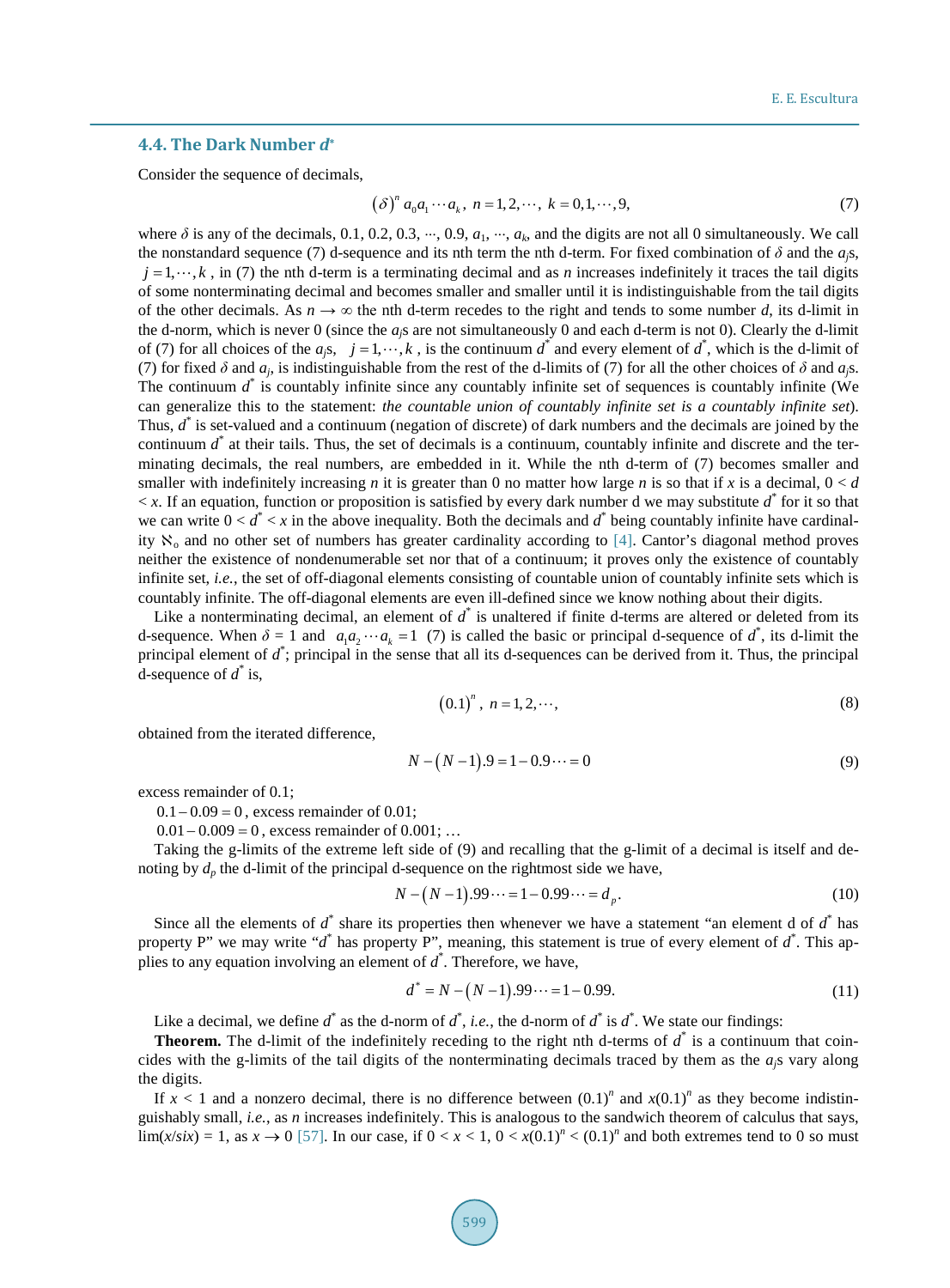the middle term and they become indistinguishably small as n increases indefinitely. If  $x > 1$ , we simply reverse the inequality and obtain the same conclusion. Therefore, we may write,  $xd_p = d_p$  (where  $d_p$  is the principal element of  $d^*$ ) and since the elements of  $d^*$  share this property we may write  $xd^* = d^*$ , meaning, that  $xd = d$  for every element d of  $d^*$ . We consider  $d^*$  the equivalence class of its elements. In the case of  $x + (0.1)^n$  and  $x$ , we look at the nth g-terms of each and, as *n* increases indefinitely,  $x + (0.1)^n$  and *x* become indistinguishable. Now, since  $(0.1)^n$  >  $((0.1)^m)^n$  > 0 and the extreme terms both tend to 0 as n increases indefinitely, so must the middle term tend to 0 so that they become indistinguishably small (the reason *d\** is called dark for being indistinguishable from 0 yet greater than 0).

A decimal integer has the form *N*.99⋅⋅⋅; if *x* is an integer or decimal integer (having the form  $x = N.99$ ⋅⋅⋅,  $N = 0$ ,  $1, \dots$ ) we have,

$$
x + d^* = x; x + d^* = N + 1, \quad x - d^* = x; \text{ if } x \neq 0, xd^* = d^*;\\
\left(d^*\right)^n = d^*, n = 1, 2, \dots; 1 - d^* = 0.99 \dots;\\
N - (N - 1).99 \dots = 1 - 0.99 \dots = d^*.
$$
\n(12)

The first line of (12) says that *d*\* cannot be separated from an integer but the second and third lines say that *d*\* can be separated from a decimal integer.

It follows that the g-closure of **R**, *i.e.*, its closure in the g-norm, is **R**\* which includes the additive inverses and well-defined multiplicative inverses and  $d^*$ . We also include in  $\mathbb{R}^*$  the upper bounds of the divergent sequences of terminating decimals and integers (a sequence is divergent if the nth terms are unbounded as n increases indefinitely, e.g., the sequence 8, 88,  $\cdots$ ) called unbounded number  $u^*$  which is countably infinite since the countable union of countable sequences is. We call the divergent sequence of an unbounded number u s-sequence. Like *d*\* it is set-valued. We follow the same convention for  $u^*$ : whenever we have a statement "*u* has property P for every element *u* of  $u^*$  we can simply say " $u^*$  has property P). Then  $u^*$  satisfies for given *x*,

$$
x + u^* = u^*; \text{ for } x \neq 0, xu^* = u^*.
$$
 (13)

Neither  $d^*$  nor  $u^*$  is a decimal and their properties are solely determined by their sequences. Then  $d^*$  and  $u^*$ have the following dual or reciprocal properties and relationship:

$$
0d^* = 0, 0/d^* = 0, 0u^* = 0, 0/u^* = 0, 1/d^* = u^*, 1/u^* = d^*.
$$
\n(14)

Numbers like  $u^*$ – $u^*$ ,  $d^*/d^*$  and  $u^*/u^*$  are still indeterminate but indeterminacy is avoided by computation with the g- or d-terms or s-terms. Thus, we now have a well-defined arithmetic of infinitesimal and infinity where *d*\* and *u*\* are counterparts of each other in the constructivist real number system respectively.

We can check that associativity, commutativity and distributivity of multiplication with respect to addition follow from the axioms and need not be taken as axioms. We note that the rules of signs apply to the decimals but not *d*\* .

The decimals are linearly ordered by the lexicographic ordering by "<" defined as follows: two elements of **R**\* are equal if corresponding digits are equal. Let

$$
N.a_1a_2\cdots, M.b_1b_2\cdots \in \mathbf{R}.\tag{15}
$$

Then,

$$
N.a1a2...< M.b1b2 if N < M or if N = M,a1 < b1; if a1 = b1, a < b2;...,
$$
\n(16)

and, if *x* is any decimal we have,

$$
0 < d^* < x < u^* \tag{17}
$$

The trichotomy axiom follows from the lexicographic ordering of **R**\* . This is the natural ordering sought by mathematicians among the real numbers but it does not hold there because there is no linear ordering of **R** according to the above counterexample.

(Dark number *d*\* mathematically models the *superstring*, fundamental building block of matter [\[33\]\)](#page-12-24).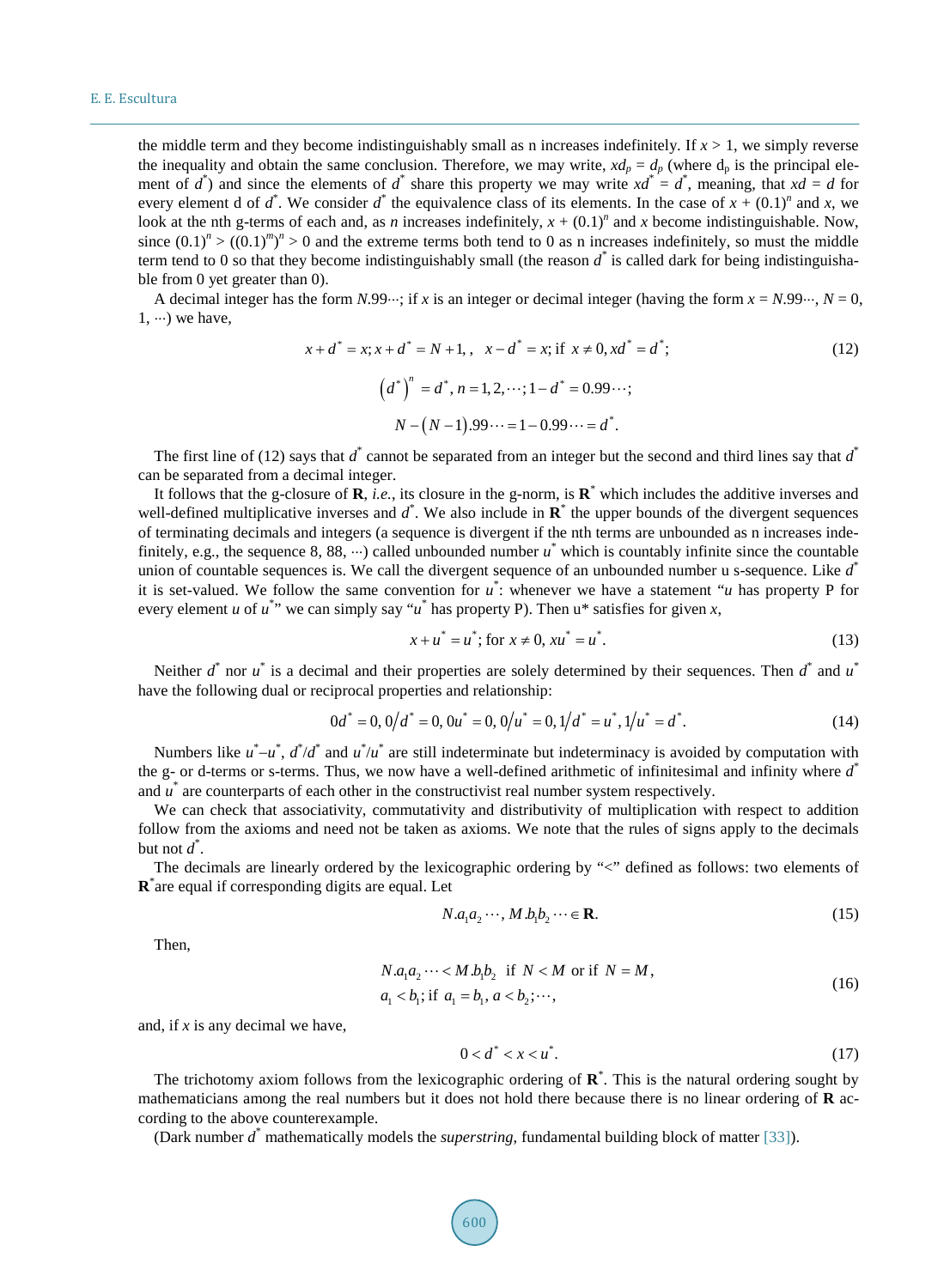#### **4.5. Mathematical Duals**

Mathematical systems are better understood by bringing in the notion of dual systems as it introduces symmetry that may be useful. We consider divergent sequences, *i.e.*, sequences whose terms become bigger and bigger and indistinguishable from each other, as the dual of convergent sequences. In this sense they also form an algebraic continuum. We look at *d*\* as the dual of *u*\* and **R**\* that of the system of additive and multiplicative inverses. Thus, **R**\* is a semi-field, the nonzero integers forming a semi-ring since some of them have no multiplicative inverses. Like *d*\* , *u*\* cannot be separated from the decimals, *i.e.*, there is no boundary between either of them and the decimals and between finite and infinite. Thus, there is no boundary to cross between finite and infinite and that beyond a certain finite decimal everything else is infinite. This is what is meant by the expression  $u^* + x =$  $u^*$  for any decimal *x*. Duality is also seen in this case: let  $\lambda > 1$  be a terminating decimal then the sequence  $\lambda^n$ ,  $n = 1, 2, \dots$ , diverges to  $u^*$  but  $(1/\lambda)^n$ ,  $n = 1, 2, \dots$  converges to  $d^*$ , *i.e.*,  $d - \lim_{h \to 0} (1/l)^n = d^*$ .

#### **4.6. Isomorphism between the Integers and Decimal Integers**

The decimal integers are decimals of the form,

$$
N.99\cdots, N = 0,1,\cdots
$$
\n<sup>(18)</sup>

We note that  $1 + 0.99...$  is not defined in **R** since 0.99⋅⋅⋅ is nonterminating but we can write 0.99⋅⋅⋅ = 1 − *d*<sup>\*</sup> so that  $1 + 0.99 \dots = 1 + 1 - d^* = 2 - d^* = 1.99 \dots$ ; we now define  $1 + 0.99 \dots = 1.99 \dots$  or, in general,  $N - d^* = (N - 1.99 \dots)$ 1).99⋅⋅⋅ Twin integers are pairs  $(N, (N-1).99\cdots)$ ,  $N = 1, 2, \cdots$ ; their first and second components are isomorphic.

Let *f* be the mapping  $N \rightarrow (N-1)$ . 99⋅⋅⋅ and extend it to the mapping  $d^* \rightarrow 0$  even if  $d^*$  is not a decimal; then we show that *f* is an isomorphism between the integers and decimal integers:

$$
f(N+M) = (N+M-1).99\dots = N+M-1+0.99\dots
$$
  
= N-1+M-1+1.99\dots = N-1+0.99\dots + M-1+0.99\dots  
= (N-1).99\dots + (M-1).99\dots = f(N)+f(M). (19)

Thus, addition of decimal integers is the same as addition of integers. Next, we show that multiplication is also an isomorphism.

$$
f(NM) = (NM - 1).999\cdots = NM - 1 + 0.99\cdots
$$
  
= NM - N - M + 1 + N + -1 + M + -1 + 0.99\cdots  
= NM - N - M + 1 + (N - 1).99\cdots + (M - 1).99\cdots + (-1)(0.99\cdots)  
= NM - N - M + 1 + N(0.99\cdots) + (-1)(0.99\cdots) + M(0.99\cdots) + (-1)(0.99\cdots) + 0.99\cdots  
= (N - 1)(M - 1) + (N - 1)(0.99\cdots) + (M - 1)(0.99\cdots) + (0.99\cdots)^2  
= (((N - 1) + 0.99\cdots)((M - 1) + 0.99\cdots))  
= ((N - 1).99\cdots)((M - 1).99\cdots) = (f(N))(f(M)).

We have now established the isomorphism between the integers and the decimal integers (first established in [\[30\]\)](#page-12-22) with respect to both operations so that both subspaces of **R**\* are integers in the sense o[f \[56\].](#page-13-10) We include in the isomorphism the map  $d^* \to 0$ , so that its kernel is the set  $\{d^*, 1\}$  from which follows,

$$
(d^*)^n = d^* \text{ and } (0.99\cdots)^n = 0.99\cdots, n = 1, 2, \cdots
$$
 (21)

(The second equation of (21) can be proved also by mathematical induction for a given *n*).

We exhibit other properties of 0.99 ··· Let *K* be an integer, *M*.99 ··· and *N*.99 ··· decimal integers. Then

$$
K + M.99\cdots = (K + M).99\cdots,
$$
\n(22)

$$
K(M.99\cdots) = K(M + 0.99\cdots) = KM + K(0.99\cdots),
$$
\n(23)

$$
M.99\dots + N.99\dots = (M + N + 1).99\dots
$$
\n(24)

To verify that  $2(0.999\cdots) = 1.99\cdots$ , we note that  $(1.99\cdots)/2 = 0.99\cdots$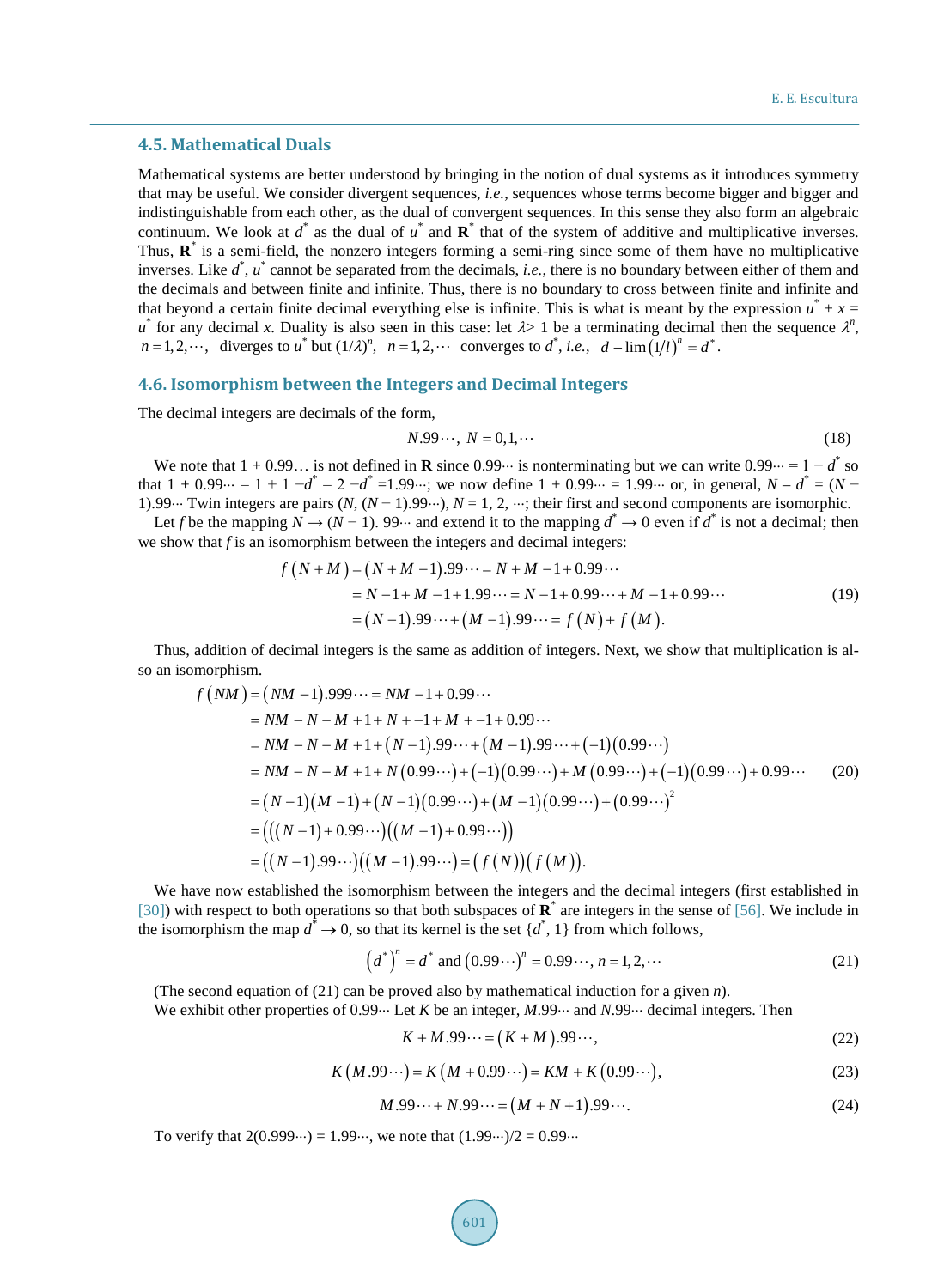$$
(M.99\cdots)(N.99\cdots) = (M + 0.99\cdots)(N + 0.99\cdots)
$$
  
= MN + M (0.99\cdots) + N (0.99\cdots) + (0.99\cdots)<sup>2</sup>  
= MN + (M - 1).999\cdots + (N - 1).99\cdots + 0.99\cdots  
= MN + (M + N - 2).99\cdots + 0.99\cdots  
= MN + (M + N - 1).99\cdots = (MN + M + N - 1).99\cdots,  
0.99\cdots + 0.99\cdots = 2(0.99\cdots) = 1.99\cdots. (26)

#### **4.7. Adjacent Decimals and Recurring 9s**

Two decimals are adjacent if they differ by *d*\* . Predecessor-successor pairs and twin integers are adjacent. For example,  $74.5700\cdots$  and  $74.5699\cdots$  are adjacent.

Since the decimals have the form  $N.a_1a_2...a_n...N=0, 1, 2, ...$ , the digits are identifiable and, in fact, countably infinite and linearly ordered by lexicographic ordering. Therefore, they are discrete or digital and the adjacent pairs are also countably infinite. However, since their tail digits form a continuum, **R**\* is a continuum with the decimals its countably infinite discrete subspace.

A decimal is called recurring 9 if its tail decimal digits are all equal to 9. For example, 4.3299... and 299.99⋅⋅⋅ are recurring 9s; so are the decimal integers. (In an isomorphism between two algebraic systems, their operations are interchangeable, *i.e.*, they have the same algebraic structure but differ only in notation).

The recurring 9s have interesting properties. For instance, the difference between the integer *N* and its recurring 9,  $(N-1)$ .99..., is  $d^*$ ; such pairs are called adjacent because there is no decimal between them. In the lexicographic ordering the smaller of the pair of adjacent decimals is the predecessor and the larger the successor. The average between them is the predecessor. Thus, the average between 1 and  $0.99\cdots$  is  $0.99\cdots$  since  $(1.99\cdots)$ /2  $= 0.99...$ ; this is true of any recurring 9, say, 34.5799⋅⋅⋅ whose successor is 34.5800⋅⋅⋅ Conversely, the g-limit of the iterated or successive averages between a fixed decimal and another decimal of the same integral part is the predecessor of the former.

Since adjacent decimals differ by  $d^*$  and there is no decimal between them, *i.e.*, we cannot split  $d^*$  into nonempty disjoint sets, we have another proof that  $d^*$  is a continuum. The counterexample to the trichotomy axiom shows that an irrational number in the real number system cannot be expressed as limit of sequence of rationals since the closest it can get to it is some rational interval which still contains rationals whose relationship to it is unknown, another expression of the ambiguity of the concept *irrational* [\[4\].](#page-11-3)

The g-sequence of a nonterminating decimal reaches its g-limit, digit by digit, an advantage in computation with the g-norm. Moreover, a nonterminating decimal is an infinite series of its digits:

$$
N.a_1a_2 \cdots a_n \cdots = N + 0.a_1 + 0.0a_2 + \cdots + 0.00 \cdots 0a_n + \cdots; 0.99 \cdots
$$
\n<sup>(27)</sup>

#### **4.8. R\* and Its Subspaces**

We add the following results to the information we now have about the various subspaces of **R**<sup>\*</sup> to provide a full picture of the structure of **R**\* . The next theorem is a definitive result on the continuum **R**\* ; it does not hold in **R**.

**Theorem.** In the lexicographic ordering **R**<sup>\*</sup> consists of adjacent predecessor-successor pairs (each joined by  $d^*$ ); hence, the g-closure  $\mathbf{R}^*$  of  $\mathbf{R}$  is a continuum.

However, the decimals form countably infinite discrete subspace of **R**\* since there is a scheme for labeling them by integers. (An integer is a decimal with 0 decimal digits) We can imagine them as forming a right triangle with one edge horizontal and the vertical one extending without bounds. The integral parts are lined up on the vertical edge and joined together by their branching digits between the hypotenuse and the horizontal that extend to  $d^*$  which is adjacent to 0 (*i.e.*, differs from 0 by  $d^*$ ) at the vertex of the horizontal edge.

**Corollary. R**\* is non-Archimedean but Hausdorff in both the standard and the g-norm and the subspace **R** of decimals are countably infinite, hence, discrete but Archimedean and Hausdorff.

Clearly, **R** coincides with the set of terminating decimals. The following is a theorem in  $\mathbf{R}^*$  [55].

**Theorem.** Every real number is isolated from the rest.

This theorem, originally proved in R [\[39\],](#page-13-0) says that an irrational isnot the limit of a sequence of rationals in the standard norm contrary to traditional mathematics. Here is another surprise that contradicts a theorem in R.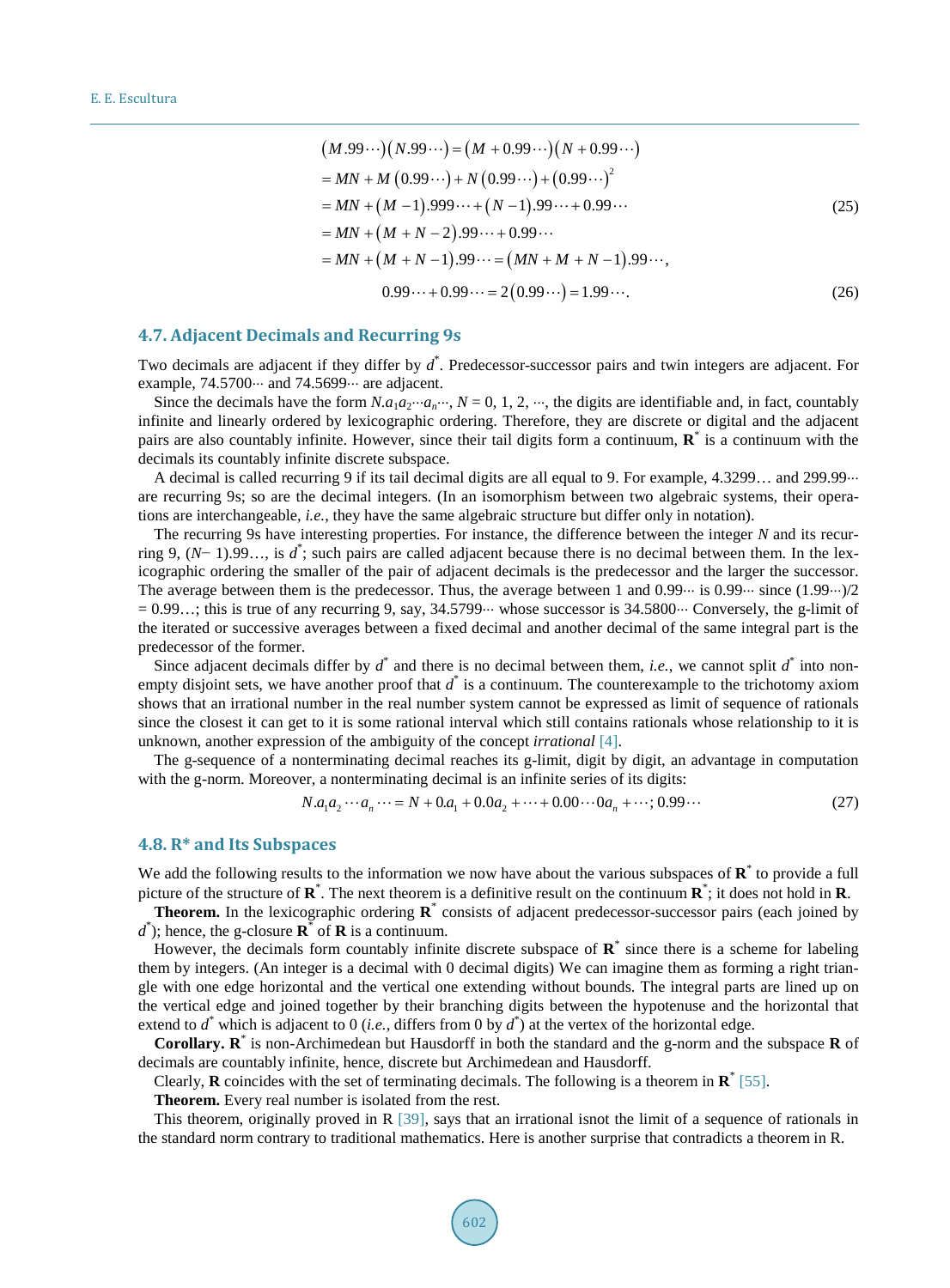**Theorem.** The rationals and irrationals are separated, *i.e.*, they are not dense in their union (the first indication of discreteness of the decimals).

This theorem, proved in **R** [\[31\]](#page-12-23) [\[55\]](#page-13-11) shows, again, the inconsistency of **R** stemming from the ambiguity of *irrational*. The next theorem holds in **R**\* but not in **R**.

**Theorem.** The largest and smallest elements of the open interval  $(0,1)$  are  $0.99\cdots$  and  $d^*$ , respectively [\[30\].](#page-12-22) **Theorem.** An even number greater than 2 is the sum of two primes

This is the 274-year-old conjecture in the real number system called Goldbach's conjecture [\[58\]](#page-13-13) (first proved in [\[39\]](#page-13-0) using earlier concepts of **R**\* ). Like Fermat's equation, it is indeterminate and not resolvable in **R**.

**Corollary.** Every integer or terminating decimal has dark component inseparable from it.

## **4.9. Important Results; Resolution of a Paradox**

We highlight some of the major results in **R**\* .

1) Every convergent sequence has a g-subsequence defining a decimal adjacent to its standard limit. If the g-limit of a sequence is terminating then it coincides with its standard limit.

2) It follows from 1) that the standard limit of a sequence of terminating decimals can be found by evaluating the g-limit of its g-subsequence which is adjacent to it. This is an alternative way of computing the limit of ordinary sequence.

3) In [\[59\]](#page-14-0) several counterexamples to the generalized Jourdan curve theorem for n-sphere are shown where a continuous curve has points in both the interior and exterior of the n-sphere,  $n = 2, 3, \dots$ , without crossing the n-sphere. This is a paradox in  $R^{N+1}$  about the general Jourdan curve theorem. Our explanation is: the functions cross the n-sphere through dark numbers. *This has some implications for homotopy theorems in topology.* 

4) Given two decimals and their g-sequences and respective nth g-terms *An*, *Bn* we define the nth g-distance as the g-norm  $|A_n - B_n|$  of the difference between their nth g-terms. Their g-distance is the g-lim  $|A_n - B_n|$ , as  $n \to \infty$ ∞, which is adjacent to the standard norm of the difference. Advantage: the g-distance is the g-norm of their decimal difference; the difference between nonterminating decimals cannot be evaluated otherwise. Moreover, this notion of distance can be extended to n-space,  $n > 2, 3, \dots$ , and the distance between two points can be evaluated digit by digit in terms of their components without the need for evaluating roots. In fact, any computation in the g-norm yields the results directly, digit by digit, without the need for intermediate computation such as evaluation of roots in standard computation. (The decimals are "glued" together by  $d^*$  to form the continuum  $\mathbf{R}^*$ ).

5) Every sequence of elements of **R**\* bounded below has a greatest lower bound and every sequence of elements of **R**\* bounded above has a least upper bound. This retrieves in **R**\* a flawed theorem in **R**. It follows that **R**\* is well ordered. This is not so for **R**. Moreover, if the standard limit of a sequence of decimals exists then it is constructible since it is adjacent to the g-limit of some g-sequence which is a decimal.

We have identified some ambiguous concepts of **R**, defined some of them in R<sup>\*</sup> and discarded those that cannot be fixed, e.g., the irrationals. We also identified some theorems in **R** that are false in **R**\* , e.g., that the fractions are dense in the real number system. In fact, all theorems there that rely on the axiom of choice are false, e.g. the Heine-Borel theorem and existence of nonmeasurable set [\[10\]](#page-12-5) and compactness and completeness theorems. We resolve FLT by a counterexample that proves it false in **R**\* . The formulation of FLT in **R** is ambiguous and has no solution because **R** is ambiguous. Therefore, its resolution requires the rectification of **R,**  which is  $\mathbf{R}^*$  and its reformulation there. The reformulation simply requires that Fermat's equation,

$$
x^n + y^n = z^n \tag{28}
$$

be extended to **R**\* so that the resolution of FLT will be done in **R**\* .

#### **4.10. The Counter Examples to FLT**

Although it is sufficient to resolve this 379-year-old FLT by a counterexample, we shall show that there are countably infinite counterexamples to it.

Given the impossibility of proving a negative proposition or statement we use the negation of FLT, *i.e.* the existence of solution of Fermat's Equation (28). That would be a counterexample to FLT. We summarize the properties of the digit 9.

1) A finite string of 9s differs from its nearest power of 10 by 1, e.g.,  $10^{100} - 99 \cdot . \cdot 9 = 1$ .

2) If *N* is an integer, then  $(0.99 \cdot \cdot \cdot)^N = 0.99 \cdot \cdot \cdot$  and, naturally, both sides of this equation have the same g-se-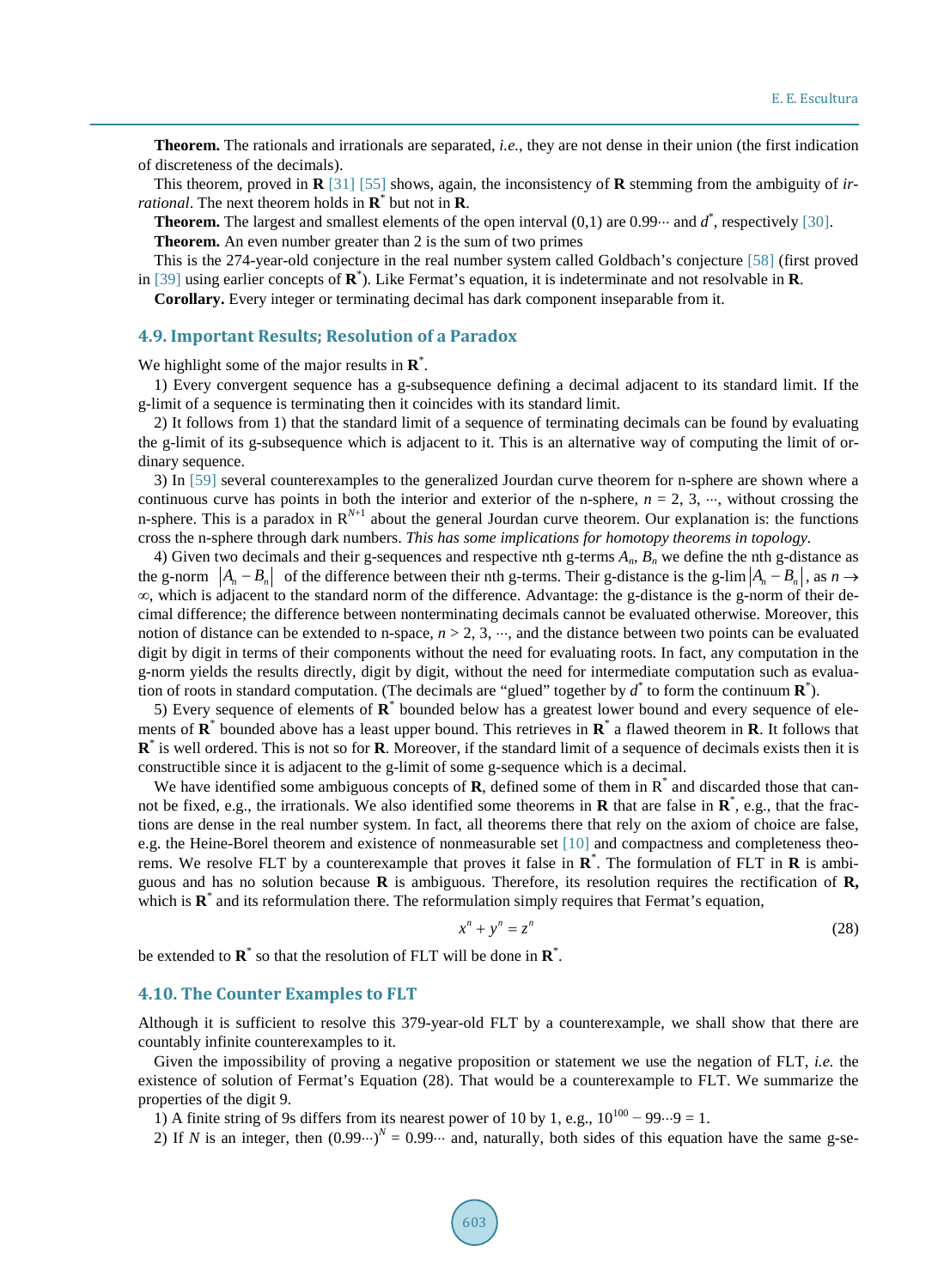quence. Therefore, for any integer *N*,  $((0.99\cdots)10)^N = (9.99\cdots)10^N$ .

3) 
$$
(d^*)^N = d^*; ((0.99\cdots)10)^N + d^* = 10^N, N = 1, 2, \cdots
$$

Then the exact solutions of Fermat's equation are given by the triples  $(x, y, z) = ((0.99 \cdots) 10^7, d^*, 10^7)$ ,  $T = 1, 2, \dots$ , that clearly satisfy Fermat's equation (first proved in,

$$
x^n + y^n = z^n \tag{29}
$$

for  $n = NT > 2$ . Moreover, for  $k = 1, 2, \dots$ , the triples  $(kx, ky, kz)$  also satisfy Fermat's equation. They are the countably infinite counterexamples to FLT that prove the conjecture false [\[60\].](#page-14-1)

#### **4.11. Advantages of the G-Norm**

The advantages of the g-norm over other norms are as follows:

a) It avoids some indeterminate forms.

b) Since the g-norm of a decimal is the decimal itself, computation with it yields the answer directly, digit by digit, and avoids intermediate approximations of standard computation. It means considerable reduction in computer time for large computation.

c) Since the standard limit is adjacent to the g-limit of some g-sequence, evaluating it reduces to finding some nonterminating decimal adjacent to it; the decimal is approximated by the appropriate nth g-term. Both the computation and approximation are precise. In fact, the exact margin of error is d<sup>\*</sup>. This applies to the result of any computation: it is adjacent to some nonterminating decimal and the latter is found using the g-norm.

d) In iterated computation along successive refinements of sequence  $x_i$  that tends to *a* as  $j \to \infty$ , the iteration is simplified by taking averages between the sequence of points  $x_i$  and its g-limit.

e) Approximation by the nth g-term or n-truncation contains the ambiguity of a nonterminating decimal.

f) Calculation of distance between two decimals with the g-norm is direct, digit by digit. It involves no root or radical at all.

g) In general radicals in computation, e.g., taking root of a prime, is avoided, by using the nth g-term approximation or n-truncation to any desired margin of error where accuracy is measured by the number of digits of the result obtained.

The g-norm is the natural norm for computation since a) it puts rigor in computation in accordance with the new definition of the previously ill-defined nonterminating decimals in terms of the defined terminating decimals, b) the margin of error is precisely determined and c) the result of computation is obtained digit by digit and avoids intermediate unnecessary calculation proceeds directly to the result digit by digit.

Constructivism requires that proof of existence alone is not sufficient. In the case of a normed space like the setting (mathematical space) for the rectified calculus of variations and optimal control theory the appropriate norm is the Young Measure [\[29\].](#page-12-21) For the constuctivist real number system, the g-norm is the appropriate one. At this time, the rectified mathematical spaces aside from the calculus of variations and optimal control theory are the new foundations of mathematics [\[4\],](#page-11-3) this constructivist real number system **R**\* and the complex vector plane [\[61\].](#page-14-2) There are also new mathematics that form part of the mathematics of the grand unified theory which are constructivist, namely, the generalized integral [\[62\]](#page-14-3) and the generalized physical fractal [\[38\].](#page-13-14) They constitute quite a tiny portion of mathematics. Thus, the immediate task for mathematicians and graduate students is quite huge: application of similar critique-rectification to their extensions to real and complex analysis and their foundations. Another big task is critique rectification of the other major fields of mathematics such as nonlinear analysis, algebra, topology and probability theory, to transform them to new mathematics.

#### **References**

- <span id="page-11-0"></span>[1] Speaks, J. Russell's Logicism. [http://www3.nd.edu/~jspeaks/courses/2007-8/43904/\\_HANDOUTS/Russell-logicism.pdf](http://www3.nd.edu/%7Ejspeaks/courses/2007-8/43904/_HANDOUTS/Russell-logicism.pdf)
- <span id="page-11-1"></span>[2] van Stigt, W.P. Brouwer's Intuitionism. [http://www.mscs.mu.edu/~wimr/publica/120521\\_stigt2.pdf](http://www.mscs.mu.edu/%7Ewimr/publica/120521_stigt2.pdf)
- <span id="page-11-2"></span>[3] Formalism: Philosophy of Mathematics, Stanford Encyclopedia of Philosophy. <http://plato.stanford.edu/entries/formalism-mathematics/>
- <span id="page-11-3"></span>[4] Escultura, E.E. (2016) The Resolution of the Great 20th Century Debate in the Foundations of Mathematics. *Advances*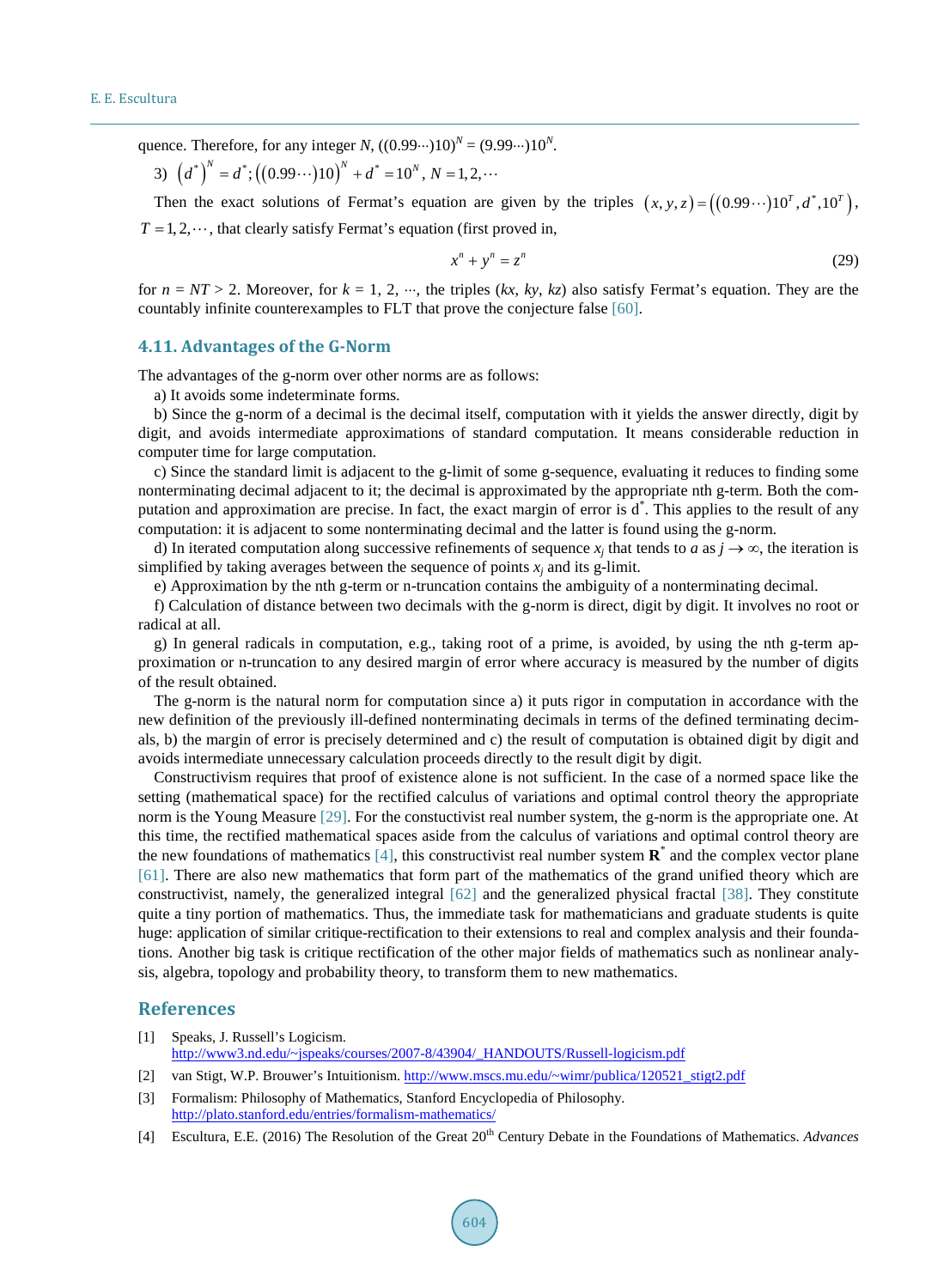*in Pure Mathematics*, **6**, 144-158. <http://www.scirp.org/Journal/PaperInformation.aspx?PaperID=63915>

- <span id="page-12-0"></span>[5] Escultura, E.E. (2009) The New Real Number System and Discrete Computation and Calculus. *Neural*, *Parallel and Scientific Computations*, **17**, 59-84.
- <span id="page-12-1"></span>[6] Antimony, R. MathWorld—A Wolfram Web Resource. <http://mathworld.wolfram.com/RussellsAntinomy.html>
- <span id="page-12-2"></span>[7] O'Connor, J.J. and Robertson, E.F. Luitzen Egbertus Jan Brouwer. <http://www-history.mcs.st-and.ac.uk/Biographies/Brouwer.html>
- <span id="page-12-3"></span>[8] van Stigt, W.P. Brouwer's Intuitionism. [http://www.mscs.mu.edu/~wimr/publica/120521\\_stigt2.pdf](http://www.mscs.mu.edu/%7Ewimr/publica/120521_stigt2.pdf)
- <span id="page-12-4"></span>[9] Brouwer's Constructivism. <http://link.springer.com/article/10.1007%2FBF00660893>
- <span id="page-12-5"></span>[10] Royden, H.L. (1983) Real Analysis. *MacMillan*, 3rd Edition, New York.
- <span id="page-12-6"></span>[11] Weisstein, E.W. "Axiom of Choice" from *MathWorld*—A Wolfram Web Resource. <http://mathworld.wolfram.com/AxiomofChoice.html>
- <span id="page-12-7"></span>[12] Weisstein, E.W. "Cantor Diagonal Method" from *MathWorld*—A Wolfram Web Resource. <http://mathworld.wolfram.com/CantorDiagonalMethod.html>
- <span id="page-12-8"></span>[13] Weisstein, E.W. "Zermelo-Fraenkel Set Theory", from *MathWorld*—A Wolfram Web Resource. <http://mathworld.wolfram.com/Zermelo-FraenkelSetTheory.html>
- <span id="page-12-9"></span>[14] Weston, T. Banach-Tarski Paradox. [http://people.math.umass.edu/~weston/oldpapers/banach.pdf](http://people.math.umass.edu/%7Eweston/oldpapers/banach.pdf)
- <span id="page-12-10"></span>[15] Irvine, A.D. Russell's Paradox. [http://plato.stanford.edu/entries/russell-paradox/#Aca](http://plato.stanford.edu/entries/russell-paradox/%23Aca)
- <span id="page-12-11"></span>[16] Examples of Russell Paradoxes. [https://www.google.com.au/search?q=examples+of+Russell+paradoxes&biw=1366&bih=631&tbm=isch&tbo=u&sour](https://www.google.com.au/search?q=examples+of+Russell+paradoxes&biw=1366&bih=631&tbm=isch&tbo=u&source=univ&sa=X&ei=Rs1dVZL8OMONmwXNyIKICA&ved=0CEcQsAQ) [ce=univ&sa=X&ei=Rs1dVZL8OMONmwXNyIKICA&ved=0CEcQsAQ](https://www.google.com.au/search?q=examples+of+Russell+paradoxes&biw=1366&bih=631&tbm=isch&tbo=u&source=univ&sa=X&ei=Rs1dVZL8OMONmwXNyIKICA&ved=0CEcQsAQ)
- <span id="page-12-12"></span>[17] Russell, J.J. Paradox and Type Theory. <http://www.jamesstudd.net/wp-content/uploads/2014/02/FRW-Lecture-4.pdf>
- <span id="page-12-13"></span>[18] Weisstein, E.W. Gödel's Incompleteness Theorems. From MathWorld—A Wolfram Web Resource. [http://mathworld.wolfram.com](http://mathworld.wolfram.com/)
- <span id="page-12-14"></span>[19] Young, L.C. (1980) Mathematicians and Their Times. North-Holland, Amsterdam.
- <span id="page-12-15"></span>[20] Escultura, E.E. (2015) Rational Thought, Cognition and Knowledge. *International Education Research*, **3**, 21-37. <http://www.todayscience.org/IER/article/ier.v3i1p21.pdf> <http://dx.doi.org/10.12735/ier.v3i1p21>
- <span id="page-12-16"></span>[21] Escultura, E.E. (1970) The Trajectories, Reachable Set, Minimal Levels and Chains of Trajectories of a Control System. PhD Thesis, University of Wisconsin, Madison.
- <span id="page-12-17"></span>[22] Escultura, E.E. (2014) The Leap from Traditional to the New Science (IFNA). *Nonlinear Studies*, **21**, 283-291.
- <span id="page-12-18"></span>[23] Escultura, E.E. (2008) The Grand Unified Theory. *Nonlinear Analysis*: *Series A*: *Theory*, *Methods and Applications*, **69**, 823-831. <http://dx.doi.org/10.1016/j.na.2008.02.043>
- <span id="page-12-19"></span>[24] Young, L.C. (1933) Approximations by Polygons. *Proceedings of the Royal Society of London A*, **141**, 325-341. <http://dx.doi.org/10.1098/rspa.1933.0121>
- [25] Young, L.C. (1937) Generalized Curves and the Existence of an Attained Absolute Minimum in the Calculus of Variations. *Comptes Rendus de la Société des Sciences et des Lettres de Varsovie*, **30**, 211-234.
- [26] Young, L.C. (1955) On Generalized Surfaces of Finite Topological Types. Memoirs of the AMS, Philadelphia.
- [27] Young, L.C. (1942) Generalized Surfaces in the Calculus of Variations: I Generalized Lipschitzian Surfaces. *Annals of Mathematics*, **43**, 84-103. <http://dx.doi.org/10.2307/1968882>
- <span id="page-12-20"></span>[28] Young, L.C. (1942) Mean Surfaces and the Theory of the Problem ∫∫f(x,y,p,q)dxdy = Min. *Annals of Mathematics*, **43**, 530-544. <http://dx.doi.org/10.2307/1968809>
- <span id="page-12-21"></span>[29] Young, L.C. (1969) Lectures on the Calculus of Variations and Optimal Control Theory. W.B. Saunders, New York.
- <span id="page-12-22"></span>[30] Escultura, E.E. (2002) The mathematics of the New Physics. *Applied Mathematics and Computations*, **130**, 145-169. [http://dx.doi.org/10.1016/S0096-3003\(01\)00088-1](http://dx.doi.org/10.1016/S0096-3003(01)00088-1)
- <span id="page-12-23"></span>[31] Escultura, E.E. (2011) Qualitative Modeling for Complex Systems. *Problems of Nonlinear Analysis in Engineering Systems*, **17**, 79-85
- [32] Escultura, E.E. (2009) The Mathematics of the Grand Unified Theory. *Nonlinear Analysis*, *Series A*: *Theory*, *Methods & Applications*, **71**, e420-e431. <http://dx.doi.org/10.1016/j.na.2008.11.003>
- <span id="page-12-24"></span>[33] Lakshmikantham, V., Escultura, E.E. and Leela, S. (2009) The Hybrid Grand Unified Theory. Atlantis, Paris. <http://dx.doi.org/10.2991/978-94-91216-23-7>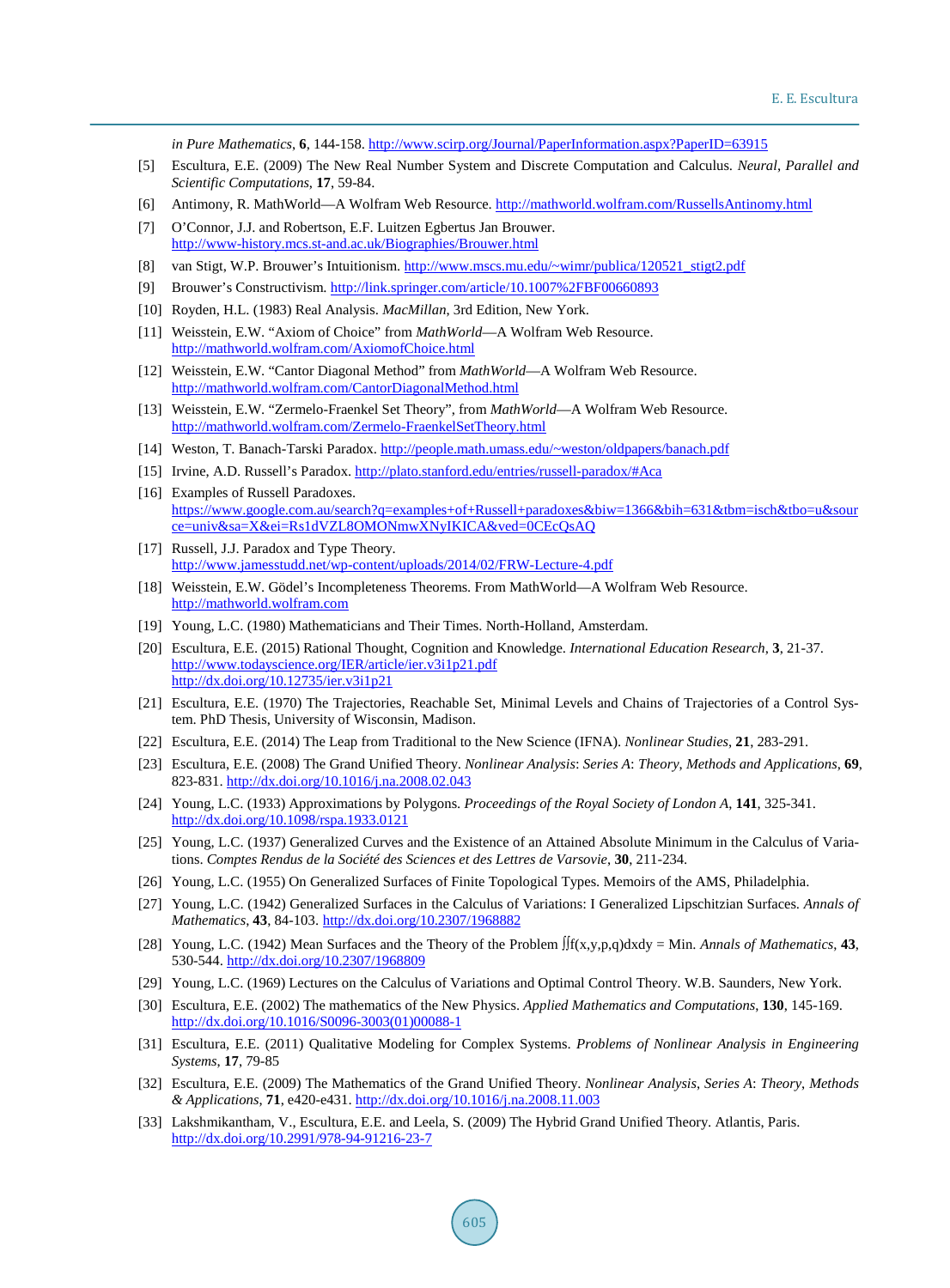- [34] Escultura, E.E. (2008) Extending the Reach of Computation. *Applied Mathematics Letters*, **21**, 1074-1081. <http://dx.doi.org/10.1016/j.aml.2007.10.027>
- [35] Escultura, E.E., Bhaskar, T.G., Leela, S. and Laksmikantham, V. (2009) Revisiting the Hybrid Real Number System. *Nonlinear Analysis Hybrid Systems*, **3**, 101-107. <http://dx.doi.org/10.1016/j.nahs.2008.11.001>
- [36] Escultura, E.E. (1991) Probability Distribution in Mathematics. *The Philippine Statistician*, **40**, 47-56.
- [37] Escultura, E.E. (2005) Dynamic Modeling of Chaos and Turbulence. *Nonlinear Analysis*, *Series A*: *Theory*, *Methods & Applications*, **63**, e519-e532. <http://dx.doi.org/10.1016/j.na.2005.02.052>
- <span id="page-13-14"></span>[38] Escultura, E.E. (2011) Extended Geometrical and Generalized Fractals. In: Brennan, K.J., Ed., *Handbook on the Classification and Application of Fractals*, Nova Publishers, 1-39. [https://www.novapublishers.com/catalog/product\\_info.php?produts\\_id=23231](https://www.novapublishers.com/catalog/product_info.php?produts_id=23231)
- <span id="page-13-0"></span>[39] Escultura, E.E. (2003) The New Mathematics and Physics. *Applied Mathematics and Computation*, **138**, 127-149. [http://dx.doi.org/10.1016/S0096-3003\(02\)00126-1](http://dx.doi.org/10.1016/S0096-3003(02)00126-1)
- <span id="page-13-3"></span>[40] Escultura, E.E. (2012) The Physics of Intelligence. *Journal of Education and Learning*, **1**, 51-64. <http://www.ccsenet.org/journal/index.php/jel/article/view/20095/13268> <http://dx.doi.org/10.5539/jel.v1n2p51>
- <span id="page-13-1"></span>[41] Escultura, E.E. (2013) Chaos, Turbulence and Fractal: Theory and Applications. *International Journal of Modern Nonlinear Theory and Application*, **2**, 176-185. <http://dx.doi.org/10.4236/ijmnta.2013.23025> <http://www.scirp.org/journal/paperInformPaperInformation.aspx?PaperID=36849>
- <span id="page-13-4"></span>[42] Escultura, E.E. (2010) The Origin and Evolution of Biological Species. *The Journal of the Science of Healing Outcomes*, 17-27.
- [43] Escultura, E.E. (2015) The Unified Theory of Evolution. *The Journal of the Science of Healing Outcomes*, **8**, 6-18.
- [44] Escultura, E.E. (2014) Is Human Activity Linked to Climate Change? *Journal of Atmospheric and Climate Sciences*, **4**, 305-316. <http://www.scirp.org/journal/PaperInformation.aspx?PaperID=45173> <http://dx.doi.org/10.4236/acs.2014.42031>
- [45] Escultura, E.E. (2001) Turbulence: Theory, Verification and Applications. *Nonlinear Analysis*, *Series A*: *Theory*, *Methods & Applications*, **47**, 5955-5966.
- [46] Escultura, E.E. (2009) Qualitative Model of the Atom, Its Components and Origin in the Early Universe. *Nonlinear Analysis*, *B*-*Series*: *Real World Applications*, **11**, 29-38. <http://dx.doi.org/10.1016/j.nonrwa.2008.10.035>
- [47] Escultura, E.E. (2015) Genetic Alteration, Modification and Sterilization with Applications to the Treatment of Genetic Diseases. *The Journal of the Science of Healing Outcomes*, **7**, 30-45.
- <span id="page-13-2"></span>[48] Escultura, E.E. (2013) The Logic and Fundamental Concepts of the Grand Unified Theory. *Journal of Modern Physics*, **4**, 213-222. <http://www.scirp.org/journal/jmp> <http://dx.doi.org/10.4236/jmp.2013.48A021>
- <span id="page-13-5"></span>[49] Escultura, E.E. (2012) The Big Bang and what It Was. In: O'Connell, J.R. and Hale, A.L., Eds., *The Big Bang*: *Theory*, *Assumptions and Problems*, Nova Science Publishers, 61-102. [https://www.novapublishers.com/catalog/productinfo.php?products\\_id=21109](https://www.novapublishers.com/catalog/productinfo.php?products_id=21109)
- <span id="page-13-6"></span>[50] Escultura, E.E. (2012) Electromagnetic Treatment of Genetic Diseases. *Journal of Biomaterials and Nanobiotechnology*, **3**, 292-300. [www.ccsenet.org](http://www.ccsenet.org/) <http://dx.doi.org/10.4236/jbnb.2012.322036>
- [51] Escultura, E.E. (2015) Extending Electromagnetic Treatment to Infectious Diseases including the Ebola Virus. *Journal of Biomaterials and Nanobiotechnology*, **6**, 100-115.<http://dx.doi.org/10.4236/jbnb.2015.62010> [http://www.scirp.org/journal/PaperInformation.aspx?PaperID=55595#.VUt3epNq3Rs](http://www.scirp.org/journal/PaperInformation.aspx?PaperID=55595%23.VUt3epNq3Rs)
- <span id="page-13-7"></span>[52] Escultura, E.E. (2012) Electromagnetic Treatment of Genetic and Infectious Diseases Including the Zika Virus. *Journal of Materials Science*, **3**, 292-300.
- <span id="page-13-8"></span>[53] Berg, P.W. and McGregor, T.L. (1966) Partial Differential Equations. Holden Day, San Francisco.
- <span id="page-13-9"></span>[54] Weisstein, E.W. Peano's Axioms. Wolfram MathWorld[. http://mathworld.wolfram.com/PeanosAxioms.html](http://mathworld.wolfram.com/PeanosAxioms.html)
- <span id="page-13-11"></span>[55] Escultura, E.E. (2013) The New Real Number System. In: Escultura, E.E., Ed., *Qualitative Mathematics and Modeling*: *Theoretical and Practical Applications*, Lap Lambert Academic Publishing, Saarbrücken, 77-115.
- <span id="page-13-10"></span>[56] Ito, K. (1987) Encyclopedic Dictionary of Mathematics. Massachusetts Institute of Technology, Massachusetts.
- <span id="page-13-12"></span>[57] Escultura, E.E. (2011) Scientific Natural Philosophy. Bentham Science Publishers, Philadelphia. <http://www.benthamscience.com/ebooks/9781608051786/index.htm> <http://dx.doi.org/10.2174/97816080527071110101>
- <span id="page-13-13"></span>[58] Davies, P.J. and Hersch, R. (1981) The Mathematical Experience. Birkhäuser, Boston.